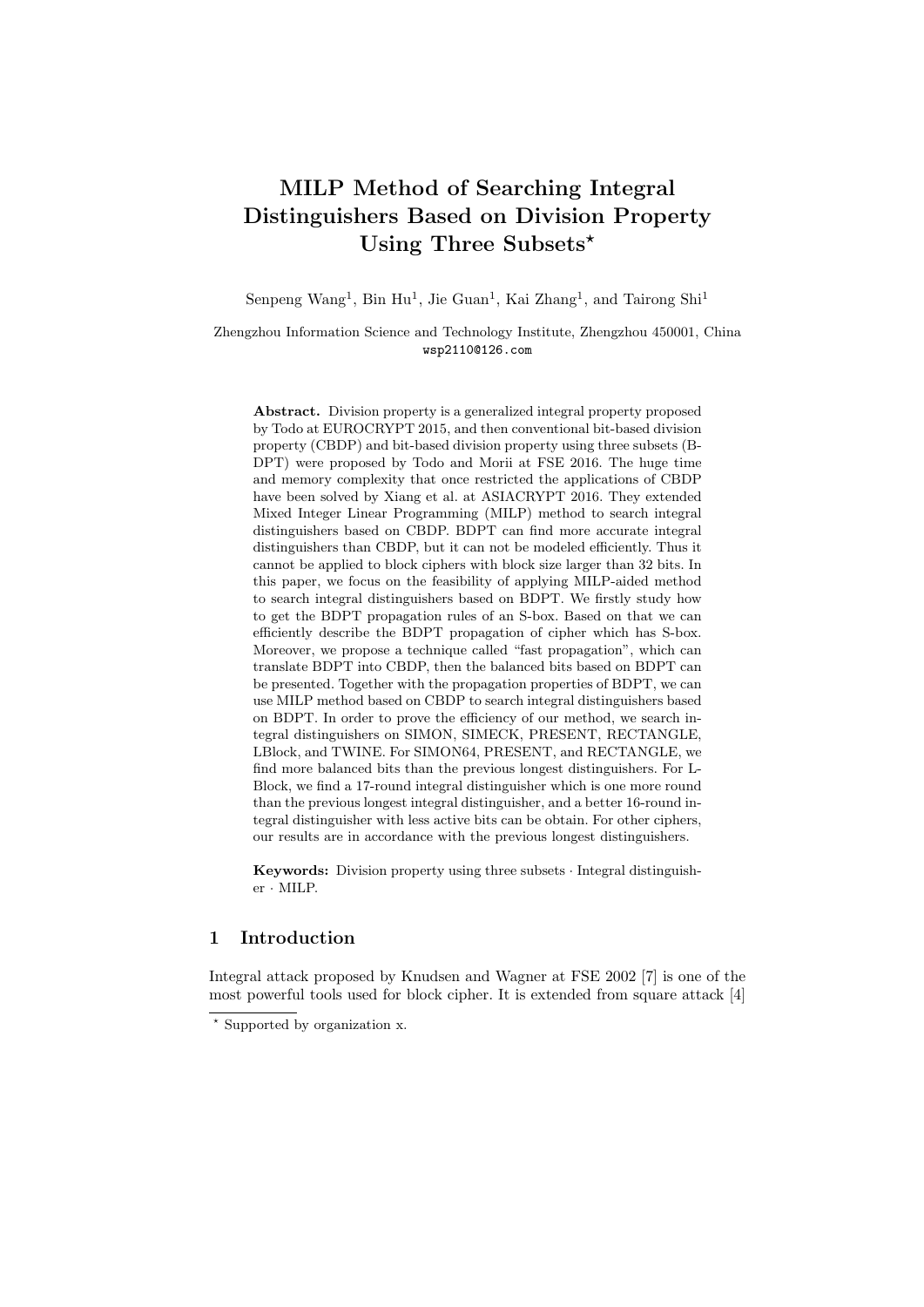and has been applied to many block ciphers so far, such as Rijndael [9], ARIA [8] and Serpent [28]. The basic idea of integral attack is to analyze properties of the corresponding ciphertexts, such as zero-sum property.

Division property is a generalization of integral property proposed by Todo [19] at EUROCRYPT 2015. It can exploit the algebraic structure of block cipher to construct integral distinguishers even if the block cipher has non-bijective, bit-oriented, or low-degree structures. With this new technique, he detected a 6 round integral characteristic on MISTY1 [10], and achieved the first theoretical cryptanalysis of the full MISTY1 [17]. In order to exploit the concrete structure of round function, Todo and Morii [18] proposed conventional bit-based division property (CBDP), which use not only the algebraic degree but also the algebraic structure. Using CBDP, they explored a 14-round integral distinguisher of SIMON32 [1] which improved 4 rounds than [19]. Although CBDP could find more accurate integral distinguishers, it once required much time and memory complexity. They couldn't apply it to cipher whose block size was more than 32 bits. At CRYPTO 2016, Boura and Canteaut [3] introduced the parity set to exploit division property in another view. They formulated and characterized the division property, specially for the construction of division trails of S-box. They utilized the parity set to exploit further properties of the S-box and linear layer of PRESENT [2], leading to several improved distinguishers against reduced-round PRESENT. Since more properties of S-box and linear layer were utilized, parity sets could find more accurate integral characteristics. But it also required higher time and memory complexity than CBDP. In the paper [23], Xie and Tian proposed a concept called "term set" to propagate some information of Algebraic Normal Form (ANF). With term set, they improved the distinguisher searching method based on the parity set both in terms of memory and time complexity. And they found a 9-round distinguisher of PRESENT with 22 balanced output bits.

For block cipher whose block size is larger than 32, searching integral distinguishers by CBDP under Todo and Morii's framework once was infeasible just because of computational complexity. To solve the restriction of the huge complexity, Xiang et al. [22] applied MILP method to search integral distinguishers based on CBDP, which allowed them to analyze primitives whose block sizes were larger than 32. They analysed six block ciphers and found some longer integral distinguishers for SIMON, SIMECK [24], PRESENT, RECTANGLE [25], LBlock [20], and TWINE [12]. Then, Sun, Wang, and Wang gave the feasibility of MILP-aided CBDP for ciphers with non-bit-permutation linear layers [13, 14]. However the paper [26] found that the solutions of linear inequalities in [13] contained some impossible division trails, which may eventually lead the integral-trail searching come to a premature end and resulted in a shorter integral distinguisher. Then they found a way to give an accurate and compact description on the binary linear layer of block cipher. CBDP may find better integral distinguishers and it has been applied to various block ciphers. Take HIGHT as an example, in the paper [5], Funabiki, Todo, Isobe, and Morii proposed a new 19-round integral distinguisher by using the propagation of CBDP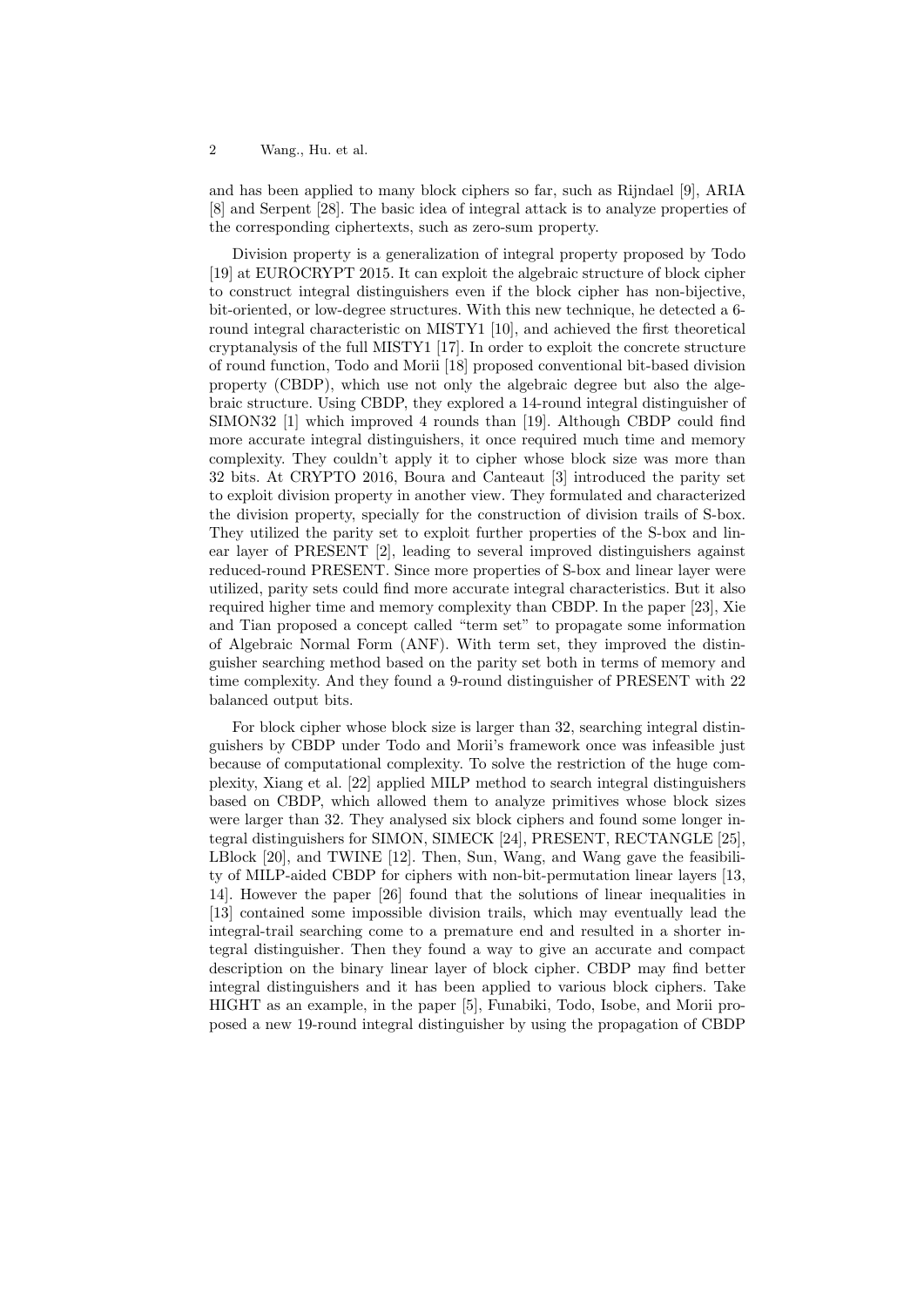and they improved the previous best attack by two rounds. At CRYPTO 2017, Todo, Isobe, Hao, and Meier applied CBDP in the cube attack on the stream ciphers ACORN, Grain128a, and TRIVIUM, and got the best key-recovery attack against these ciphers at that time.

CBDP proved the existence of the 14-round integral distinguisher of SI-MON32 [18]. However, the experimental distinguisher covered 15 rounds [21], and there was still a one-round gap between the experiments and theoretical analysis. The paper [18] introduced a new variant called bit-based division property using three subsets (BDPT). CBDP focuses on that the parity  $\bigoplus_{x \in \mathbb{X}} \pi_u(x)$ is 0 or unknown, while BDPT focuses on that the parity  $\bigoplus_{x \in \mathbb{X}} \pi_u(x)$  is 0, 1, or unknown. Therefore, BDPT can find more accurate integral characteristics than CBDP. Using BDPT, they proved the existence of 15-round integral distinguisher of SIMON32. However, the propagation of BDPT requires more time and memory complexity than CBDP. When we evaluate BDPT propagation of an

*n*-bit block ciphers directly, the complexity is about  $2^n$  because BDPT has to

manage the set of *n*-dimensional vectors whose elements take values in  $\mathbb{F}_2$ . For designers, they want to know the number of rounds that has provable security against BDPT. Therefore, Todo and Morii [18] introduced a new technique called "lazy propagation" which could evaluate the number of rounds that BDPT couldn't find integral characteristics based on BDPT. But the number of rounds required to be provable secure has a gap to the existing integral distinguishers. Take SIMON128 as an example, SIMON128 has a 26-round integral distinguisher gotten by CBDP, but the result of provable security shows that 29 round SIMON128 doesn't have integral distinguishers based on BDPT. There is a question whether 27- or 28-round integral distinguishers of SIMON128 exist or not based on BDPT. For attackers, they want to find better integral distinguishers based on BDPT.

#### **1.1 Our Contributions**

In this paper, we propose a novel technique to search integral distinguishers based on BDPT by using the propagation properties of BDPT and MILP method.

**BDPT Division Trails of S-box.** Although the BDPT of any Boolean function can be evaluated by the propagation rules of Copy, And, and Xor, the propagation requires much time and memory complexity when Boolean function is complex. We propose an algorithm which can obtain the BDPT propagation rules of S-box according to its ANF directly.

**Pruning Techniques of BDPT.** When we evaluate the propagation of B-DPT, there will be many vectors whose elements take values in  $\mathbb{F}_2^n$ . However there may be some vectors that have no impact on the output bit's balance based on BDPT. So we show the properties when the vectors of BDPT can be removed.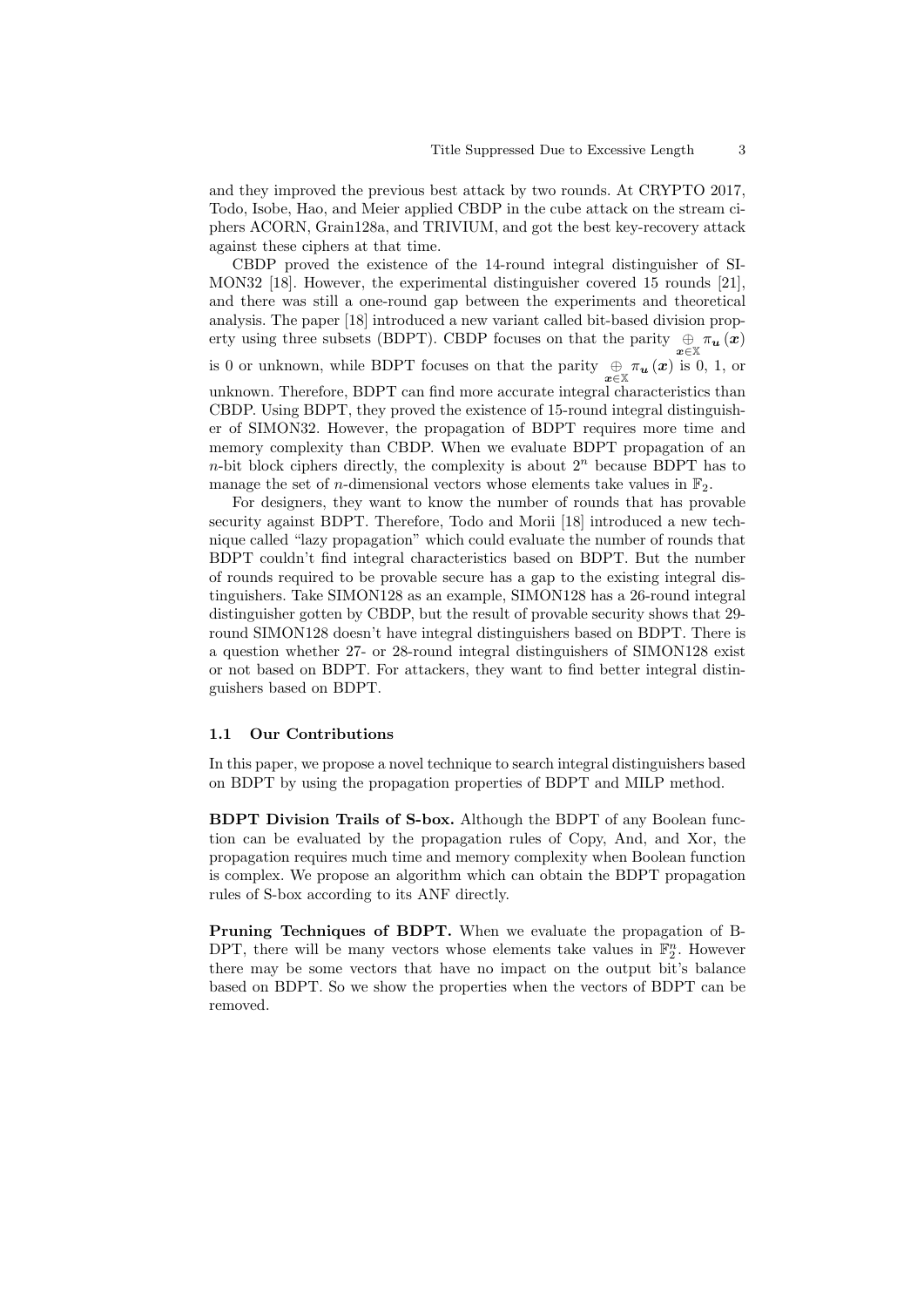**Fast Propagation and Stopping Rules.** Inspired by the "lazy propagation", we propose the notion of "fast propagation" which translates BDPT into CBDP and can shows some bits is balanced. Then based on "lazy propagation" and "fast propagation", we obtain three stopping rules in searching integral distinguishers based on BDPT.

**MILP Method of Searching Integral Distinguishers Based on BDPT.** According to the propagation properties of BDPT, we design the MILP method to search integral distinguishers based on BDPT. In order to improve the efficiency, we simplify the MILP method of searching integral distinguishers based on CBDP in the paper [22] and divide the round function into several parts.

**Applications to SIMON and SIMECK.** Their round functions only consist of And, Rotation, and Xor. Our MILP method based on BDPT can find the 15-round integral distinguisher of SIMON32 that cannot be found by MILP method based on CBDP. It should be mentioned that, the 15-round distinguisher of SIMON32 is also the longest integral distinguisher that works for all keys which proved by experience. For 18-round SIMON64, we find 23 balanced bits which has one more bit than the previous longest integral distinguisher. For SI-MON32/48/96/128 and SIMECK32/48/64, the integral distinguishers we find are in accordance with the longest existing integral distinguishers.

**Applications to PRESENT and RECTANGLE.** Both of them are SP-N ciphers with bit permutation. For PRESENT, when the input data is  $2^{60}$ , our method can find 3 more balanced bits than the previous longest integral distinguisher. Moreover, when the input data is  $2^{63}$ , the integral distinguisher we got has 6 more balanced bits than that got by term set in the paper [23]. For RECTANGLE, when the input data is  $2^{60}$ , our method can also obtain 11 more balanced bits than the previous longest 9-round integral distinguisher.

**Applications to LBlock and TWINE.** They are two generalized Feistel block ciphers. We apply our technique to these two ciphers. For LBlock, we obtain a 17 round integral distinguisher which is one more round than the previous longest integral distinguisher. Moreover, a better 16-round integral distinguisher with less active bits can be obtain. For TWINE, we find the existing longest 16-round distinguisher which is in accordance with that in [27].

The summarization of our main results is shown in Table 1. Note that all our experiments are conducted on a desktop which are very efficient, the details are listed in Table 1. In a word, our method can search integral distinguishers based on BDPT for ciphers with the block size larger than 32.

**Outline of the Paper.** The paper is organized as follows: Section 2 shows some notations, definitions, and basic backgrounds. In Section 3, we give some propagation properties of BDPT. Section 4 shows the method of searching integral distinguishers based on BDPT. Section 5 shows applications to SIMON,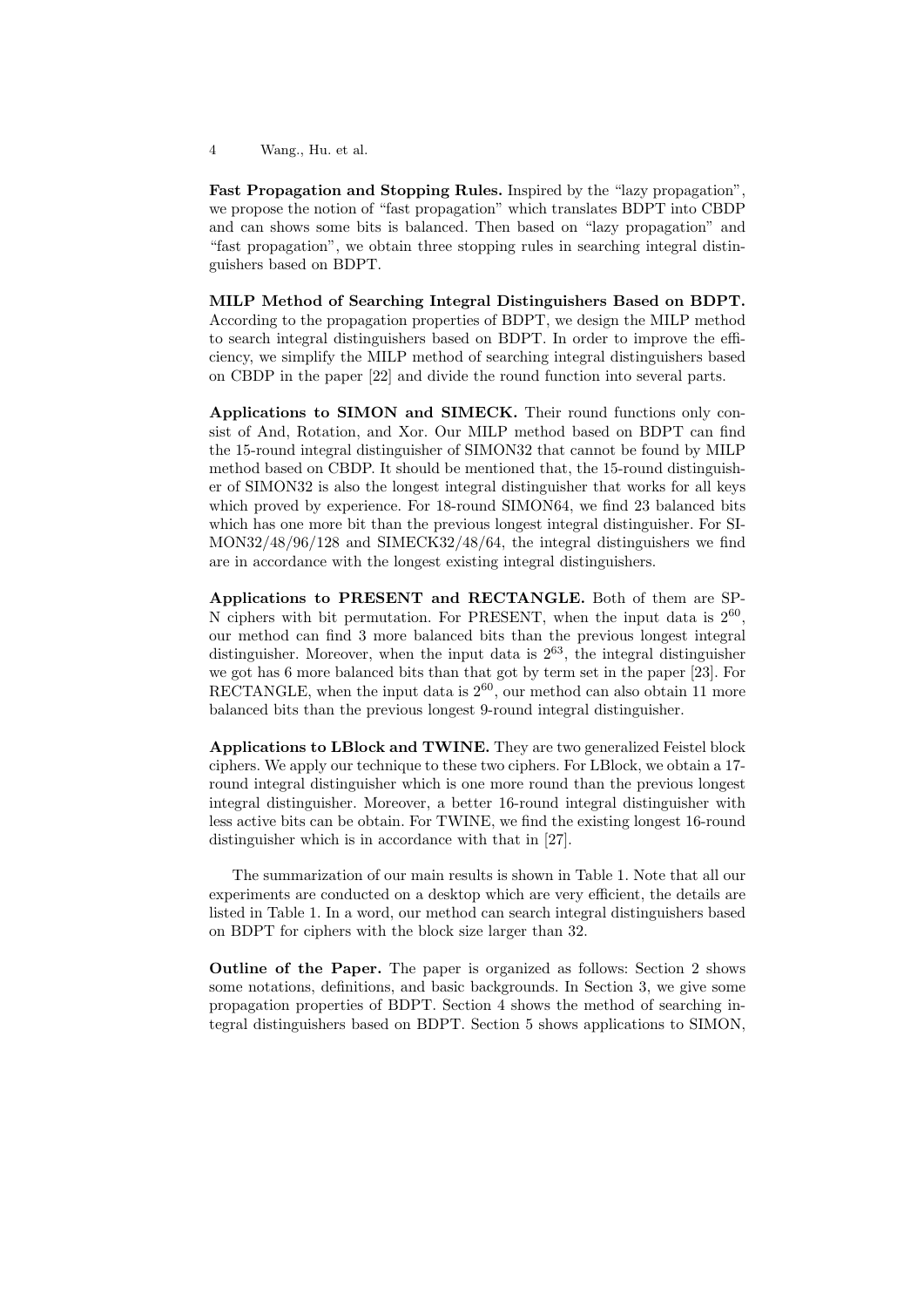SIMECK, PRESENT, RECTANLE, LBlock, and TWINE. Section 6 concludes the paper and summarizes our results. Some auxiliary materials are supplied in Appendix.

| Cipher           |           | Data Round      | Number of                 | Time               | Reference          |  |  |
|------------------|-----------|-----------------|---------------------------|--------------------|--------------------|--|--|
|                  |           |                 | balanced bits             |                    |                    |  |  |
| SIMON32          | $2^{31}$  | 15              | 3                         |                    | [18]               |  |  |
|                  |           | 15              | $\overline{\mathbf{3}}$   | 1h48m              | Sect. $5.1$        |  |  |
| SIMON48          | $2^{47}$  | 16              | 24                        | 48.2s              | [22]               |  |  |
|                  |           | 16              | 24                        | 1h48m              | Sect. 5.1          |  |  |
| SIMON64          | $2^{63}$  | 18              | 22                        | $\overline{6.7}$ m | $\left[ 22\right]$ |  |  |
|                  |           | 18              | 23                        | 23h31m             | Sect. $5.1$        |  |  |
| SIMON96          | $2^{95}$  | 22              | $\overline{5}$            | 17.4m              | [22]               |  |  |
|                  |           | 22              | $\overline{5}$            | 31h25m             | Sect. $5.1$        |  |  |
| SIMON128         | $2^{127}$ | 26              | 3                         | 58.4m              | [22]               |  |  |
|                  |           | 26              | $\overline{3}$            | 62h16m             | Sect. 5.1          |  |  |
| SIMECK32         | $2^{31}$  | 15              | $\overline{7}$            | 6.5s               | [22]               |  |  |
|                  |           | 15              | 7                         | 51m                | Sect. $5.1$        |  |  |
| SIMECK48         | $2^{47}$  | 18              | 5                         | 56.6s              | [22]               |  |  |
|                  |           | 18              | 5                         | 5h3m               | Sect. 5.1          |  |  |
| SIMECK64         | $2^{63}$  | 21              | $\overline{5}$            | 3 <sub>m</sub>     | [22]               |  |  |
|                  |           | 21              | 5                         | 23h25m             | Sect. 5.1          |  |  |
|                  | $2^{60}$  | 9               | 1                         | 3.4 <sub>m</sub>   | [22]               |  |  |
| PRESENT          |           | $\overline{9}$  | $\overline{4}$            | 12h37m             | Sect. $5.2$        |  |  |
|                  | $2^{63}$  | 9               | 22                        |                    | $\left[ 23\right]$ |  |  |
|                  |           | 9               | 28                        | 4h8m               | Sect. $5.2$        |  |  |
| <b>RECTANGLE</b> | $2^{60}$  | 9               | 16                        | 4.1 <sub>m</sub>   | [22]               |  |  |
|                  |           | $\overline{9}$  | 27                        | 10 <sub>m</sub>    | Sect. $5.2$        |  |  |
| LBlock           | $2^{63}$  | 16              | 32                        | 4.9m               | [22]               |  |  |
|                  |           | 17              | 4                         | 98h30m             | Sect. 5.3          |  |  |
|                  | $2^{62}$  | 16              | $\overline{\overline{3}}$ | 41h29m             | Sect. $5.3$        |  |  |
| <b>TWINE</b>     | $2^{63}$  | 16              | 32                        | 2.6 <sub>m</sub>   | $\left[ 22\right]$ |  |  |
|                  |           | $\overline{16}$ | 32                        | 6m                 | Sect. $5.3$        |  |  |

**Table 1.** Summarization of integral distinguishers for some block ciphers

For SIMON and SIMECK, since the round key is Xored into the state after the round function, we can add one more round before the distinguishers using the technique in [21]. The results of SIMON and SIMECK family presented in the above table have been added by one round.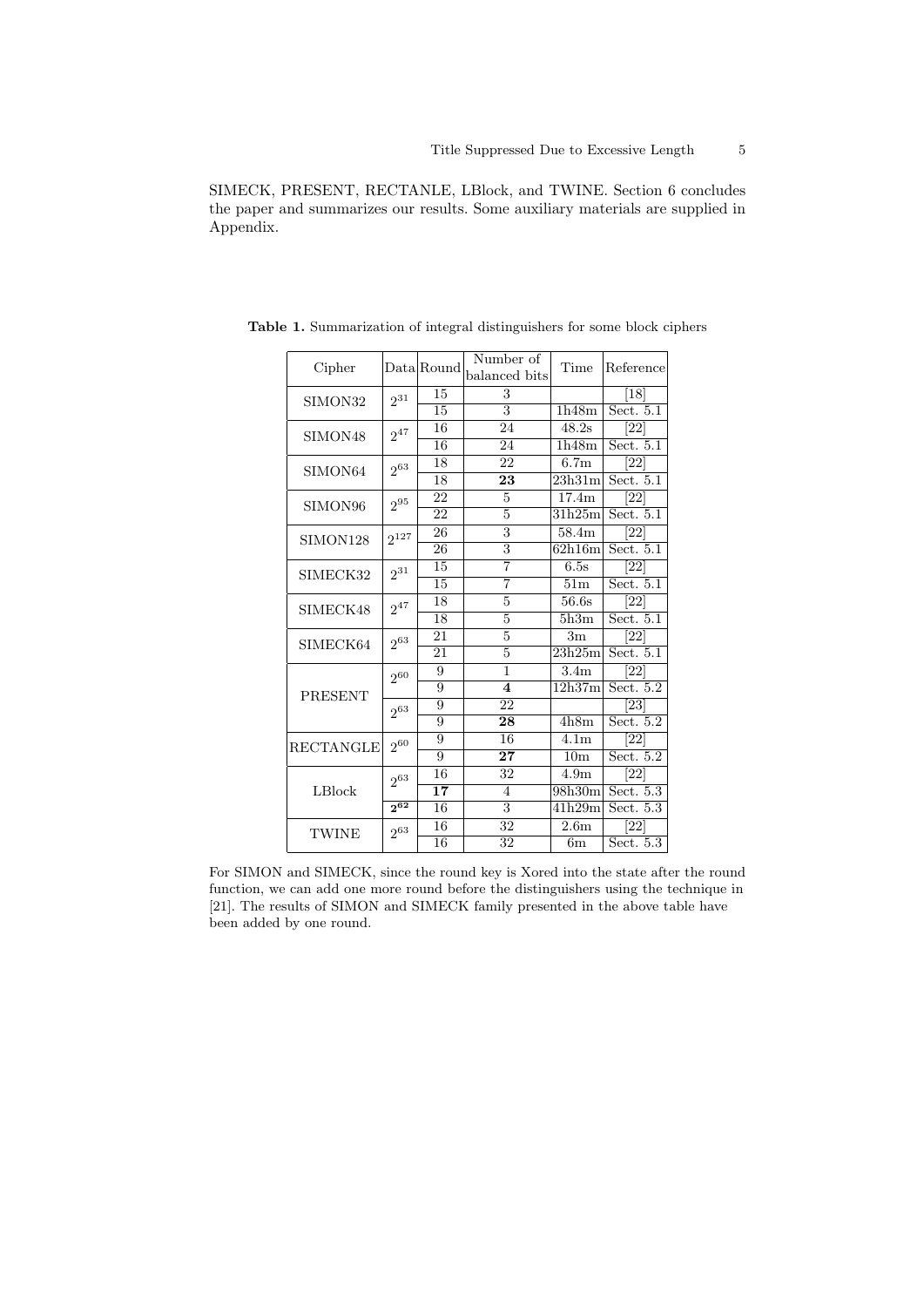# **2 Preliminaries**

#### **2.1 Notations and Definitions**

In this subsection, we present the notations and definitions used throughout this paper. Let  $\mathbb{F}_2$  denote the finite field  $\{0,1\}$  and  $a[i]$  denotes the *i*-th bit of  $a$ , where *a* is an *n*-bit vector  $(a[n-1], \ldots, a[0]) \in \mathbb{F}_2^n$ . The Hamming weight of *a* is calculated as  $w(a) = \sum_{i=0}^{n-1} a[i]$ . For any  $a = (a_{m-1}, \ldots, a_0) \in \mathbb{F}_2^{n_{m-1}} \times \cdots \times \mathbb{F}_2^{n_0}$ , the vectorial Hamming weight of *a* is defined as  $W(a) = (w(a_{m-1}), \ldots, w(a_0)) \in$  $\mathbb{Z}^m$ , where  $\mathbb Z$  denotes the integer ring. We use  $\oplus$  and + as the addition of  $\mathbb{F}_2^n$ and addition of Z.

For any  $k \in \mathbb{Z}^m$  and  $k' \in \mathbb{Z}^m$ , define  $k \succeq k'$  if  $k_i \geq k'_i$  holds for all  $i =$  $0, 1, \ldots, m-1$  and  $k > k'$  if  $k_i > k'_i$  holds for all  $i = 0, 1, \ldots, m-1$ . In this paper, K denotes the set of *k*, and *|*K*|* is the number of elements in K. Let *∅* be an empty set. We simply write  $K \leftarrow k$  when  $K = K \cup \{k\}$  and  $K \rightarrow k$  when  $\mathbb{K} = \mathbb{K} \setminus \{\mathbf{k}\}.$  Moreover, we write  $\mathbb{K} \stackrel{x}{\leftarrow} \mathbf{k}$ , where the new  $\mathbb{K}$  is computed as

> $\mathbb{K} =$  ${\upbeta}$  **K** ∪ {*k*} if the original **K** does not include *k*,  $\mathbb{K} \setminus \{\mathbf{k}\}\$ if the original  $\mathbb{K}$  includes  $\mathbf{k}$ *.*

**Definition 1.** (Bit Product Function [19]). For any  $u \in \mathbb{F}_2^n$  and  $x \in \mathbb{F}_2^n$ , *the bit product function*  $\pi_u : \mathbb{F}_2^n \to \mathbb{F}_2$  *is defined as* 

$$
\pi_u(x) = \prod_{i=0}^{n-1} x[i]^{u[i]}.
$$

*For any*  $u = (u_{m-1}, \ldots, u_0) \in (\mathbb{F}_2^{n_{m-1}} \times \cdots \times \mathbb{F}_2^{n_0})$  and  $x = (x_{m-1}, \ldots, x_0) \in$  $(\mathbb{F}_2^{n_{m-1}} \times \cdots \times \mathbb{F}_2^{n_0}),$  the bit product function  $\pi_u(x)$  is defined as

$$
\boldsymbol{\pi_{u}}\left(\boldsymbol{x}\right) = \prod_{i=0}^{m-1} \pi_{u_{i}}\left(x_{i}\right).
$$

The bit product function also appears in the Algebraic Normal Form (ANF) of a Boolean function. The ANF of a Boolean function  $f : \mathbb{F}_2^n \to \mathbb{F}_2$  is represented as (*<sup>n</sup>*∏*<sup>−</sup>*<sup>1</sup>

$$
f(x) = \bigoplus_{u \in \mathbb{F}_2^n} a_u^f \left( \prod_{i=0}^{n-1} x[i]^{u[i]} \right) = \bigoplus_{u \in \mathbb{F}_2^n} a_u^f \pi_u(x)
$$

where  $a_u^f \in \mathbb{F}_2$  is a constant value depending on  $f$  and  $u$ .

### **2.2 Division Property and Conventional Bit-based Division Property**

Division property [19] is a new method of finding integral characteristics. This subsection briefly shows its definition and propagation rules. For more details, please refer to [19].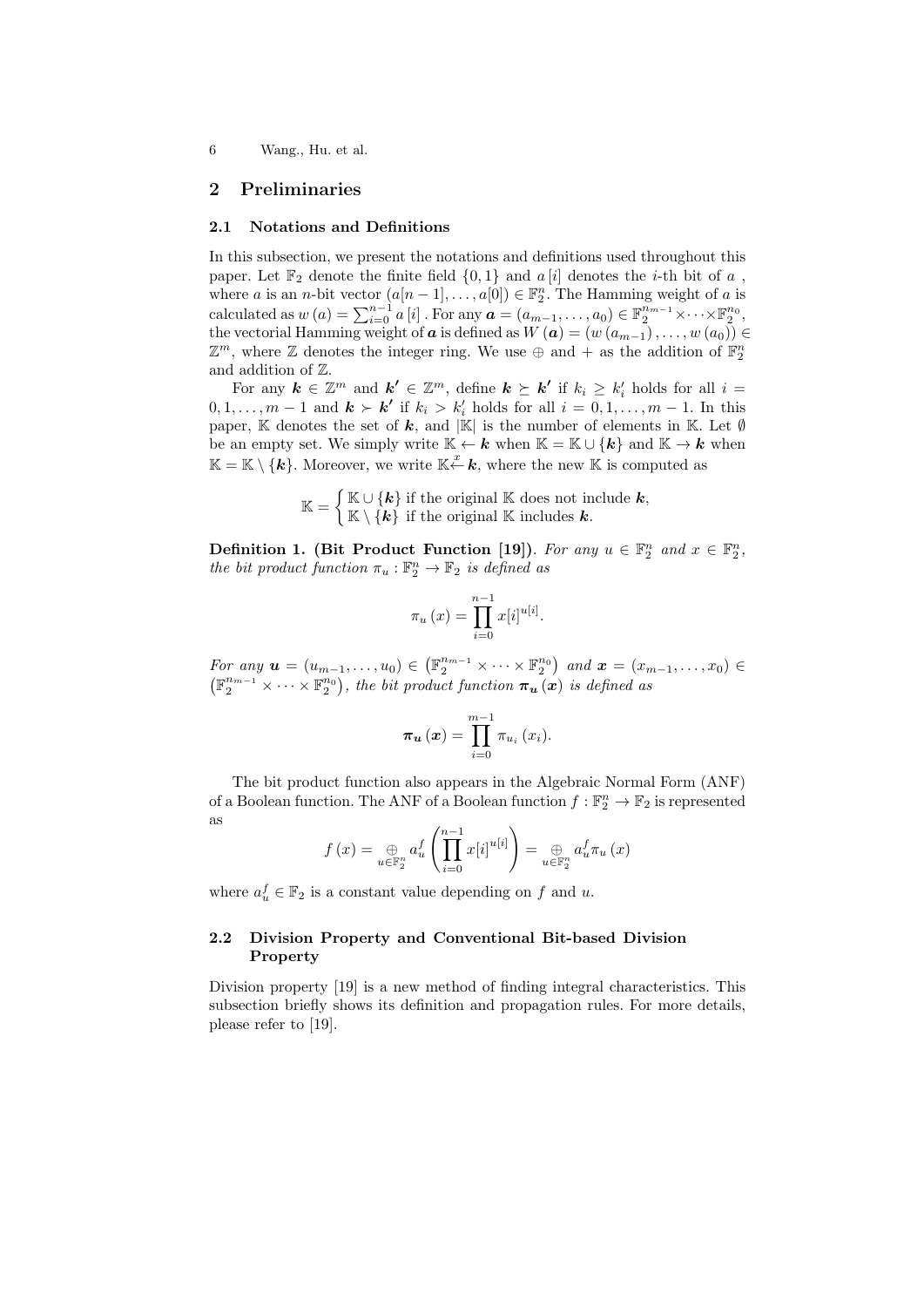**Definition 2. (Conventional Division Property [19])**. *Let* X *be a multiset whose elements take values from*  $(\mathbb{F}_2^{n_{m-1}} \times \cdots \times \mathbb{F}_2^{n_0})$ . When the multiset X has *the division property*  $\mathcal{D}_{\mathbb{K}}^{n_{m-1},...,n_0}$ , where  $\mathbb{K}$  *denotes a set of m-dimensional vectors whose i-th element takes a value between 0 and ni, it fulfills the following conditions:*

$$
\bigoplus_{\boldsymbol{x}\in\mathbb{X}}\boldsymbol{\pi}_{\boldsymbol{u}}\left(\boldsymbol{x}\right)=\begin{cases} unknown \text{ if there exists } \boldsymbol{k}\in\mathbb{K} \text{ satisfying } W\left(\boldsymbol{u}\right)\succeq\boldsymbol{k},\\ 0 \qquad \text{ otherwise.} \end{cases}
$$

If there are  $k \in \mathbb{K}$  and  $k' \in \mathbb{K}$  satisfying  $k \geq k'$  in the division property  $\mathcal{D}_{\mathbb{K}}^{n_{m-1},...,n_0}$ , *k* can be removed from K because the vector *k* is redundant.

In the paper [18], Todo and Morii introduced a bit-based division property when  $n_{m-1}, \ldots, n_0$  were restricted to 1, i.e.  $\mathcal{D}_{\mathbb{K}}^{1^m}$ , we call it conventional bitbased division property (CBDP). Some propagation rules of CBDP are proven in [3, 15, 18, 19, 22].

**CBDP Rule 1 (Copy).** The output of a Copy function is calculated as  $(y_1, y_0)$  =  $(x, x)$ , where  $x \in \mathbb{X}$  is the input. Assuming the input multiset  $\mathbb{X}$  has division property  $\mathcal{D}^1_{\{k\}}$ , then the corresponding output multiset Y has division property  $\mathcal{D}_{\mathbb{K}'}^{1^2}$  as follow:

$$
\mathbb{K}' = \begin{cases} \{ (0,0) \} & \text{if } k = 0, \\ \{ (0,1), (1,0) \} & \text{if } k = 1. \end{cases}
$$

**CBDP Rule 2 (Xor).** The output of an Xor function is calculated as  $y =$  $x_1 \oplus x_0$ , where  $(x_1, x_0) \in \mathbb{F}_2 \times \mathbb{F}_2$  is the input. Assuming the input multiset  $\mathbb{X}$  has division property  $\mathcal{D}_{\mathcal{U}}^{1^2}$  $\{k\}$ , then the corresponding output multiset Y has division property  $\mathcal{D}^1_{\mathbb{K}'}$  as follow:

$$
\mathbb{K}' = \begin{cases} \{(0)\} & \text{if } \mathbf{k} = (0,0), \\ \{(1)\} & \text{if } \mathbf{k} = (0,1) \text{ or } (1,0), \\ \emptyset & \text{if } \mathbf{k} = (1,1). \end{cases}
$$

**CBDP Rule 3 (And).** The output of an And function is calculated as  $y =$  $x_1 \wedge x_0$ , where  $(x_1, x_0) \in \mathbb{F}_2 \times \mathbb{F}_2$  is the input. Assuming the input multiset X has division property  $\mathcal{D}_{I\bm{k}}^{1^2}$  $\{k\}$ , then the corresponding output multiset Y has division property  $\mathcal{D}^1_{\mathbb{K}'}$  as follow:

$$
\mathbb{K}' = \left\{ \begin{matrix} \{0\} & \text{if } \mathbf{k} = (0,0), \\ \{1\} & \text{otherwise.} \end{matrix} \right.
$$

**CBDP Rule 4 (S-box).** For the propagation rules of S-box, the paper [3] introduced the table-aided CBDP to generate the propagation table of S-box. The CBDP propagation of S-box is related to its ANF. The papers [3, 15, 22] all showed the method of getting the CBDP propagation trails. Please refer to them for more information.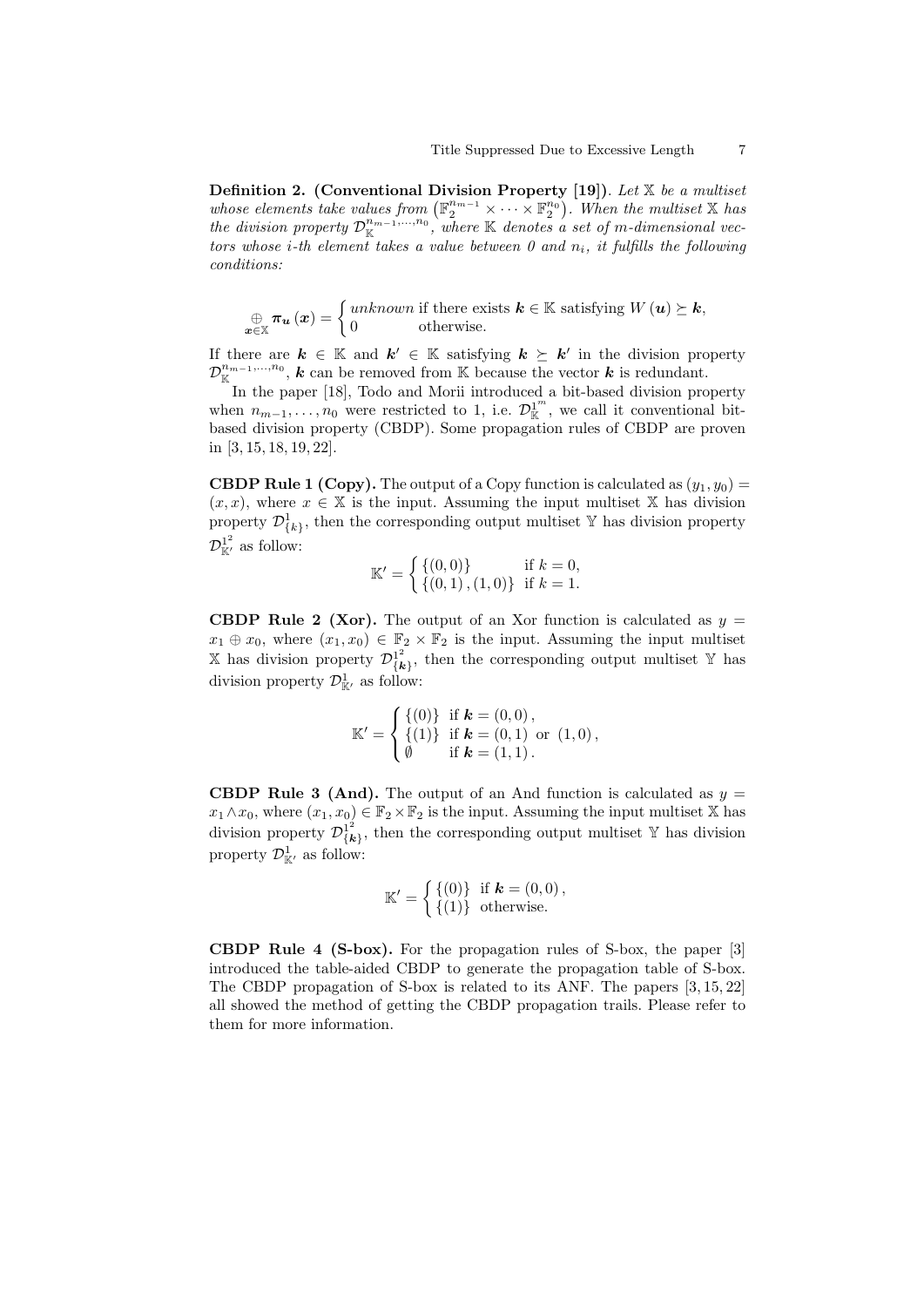#### **2.3 MILP-aided Conventional Bit-based Division Property**

Although CBDP has been proved to be a powerful tool to find integral distinguishers, the time and memory complexity once restricted its applications to block ciphers whose block sizes were larger than 32 bits. At ASIACRYPT 2016, Xiang et al. [22] modeled CBDP propagations of three basic operations (Copy, And, Xor) and S-box operation by linear inequalities. Based on that they constructed a linear inequality system which could describe CBDP propagations of a block cipher given an initial division property. Then, by choosing an appropriate objective function, they converted a search algorithm under Todo's framework into an MILP problem. They solved the MILP problem by the openly available MILP optimizer Gurobi [6] to search integral distinguishers. In this subsection we will give a brief review of MILP-aided CBDP.

**MILP Model 1.** Let  $a \rightarrow (b_1, b_0)$  be a division trail of Copy. The following inequalities are sufficient to describe the propagation of the division property for Copy.

$$
\begin{cases} a - b_1 - b_0 = 0, \\ a, b_1, b_0 \text{ are binaries.} \end{cases}
$$

**MILP Model 2.** Let  $(a_1, a_0) \rightarrow b$  be a division trail of Xor. The following inequalities are sufficient to describe the propagation of the division property for Xor.

 $\int a_1 + a_0 - b = 0,$  $a_1, a_0, b$  are binaries.

**MILP Model 3.** Let  $(a_1, a_0) \rightarrow b$  be a division trail of And. The following inequalities are sufficient to describe the propagation of the division property for And:

$$
\begin{cases} a_i \leq b \text{ for all } i \in \{0, 1\}, \\ b - a_0 - a_1 \leq 0, \\ a_1, a_0, b \text{ are binaries.} \end{cases}
$$

After generating the propagation property of S-box from CBDP Rule 4 in subsection 2.2, there are two main approaches that can be used to model S-box.

**H-representation of the Convex Hull.** By using the **inequality generator()** function in Sage [11] software, we can get a set of linear inequalities  $\mathcal{L}$ . Sometimes the number of linear inequalities in the set is so large that adding all these inequalities into the MILP model will make the problem computational infeasible. Thus, Sun et al. [16] proposed an algorithm called Greedy Algorithm to reduce this set.

**Logical Condition Modeling.** For simplicity, if we want to remove the vector  $(x_7, x_6, x_5, x_4, x_3, x_2, x_1, x_0) = (0, 0, 1, 1, 0, 1, 0, 1)$  from the solution space, we can specify  $x_7 + x_6 - x_5 - x_4 + x_3 - x_2 + x_1 - x_0 \geq -3$ , which removes this pattern while keeps all the other patterns in the solution space.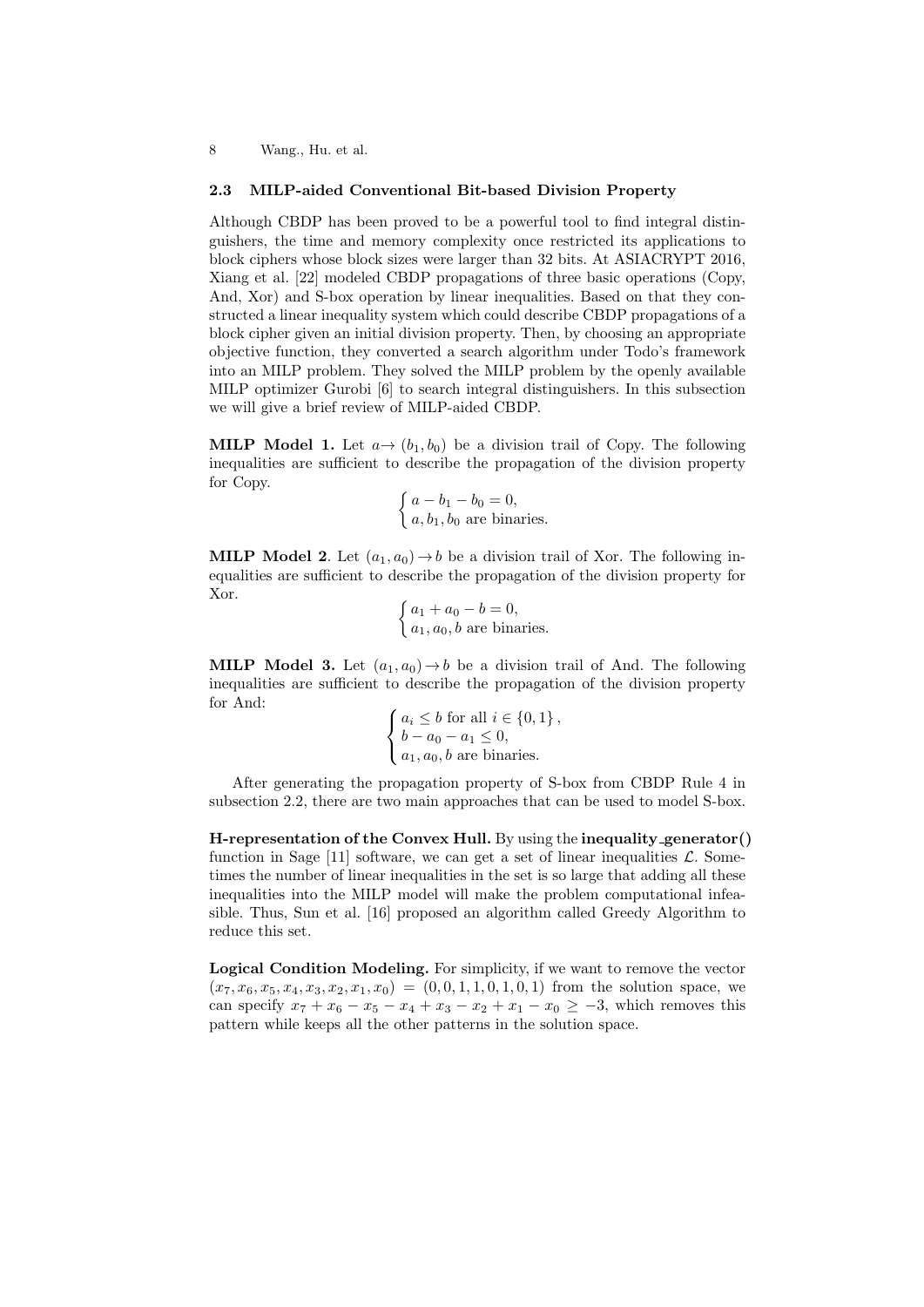Note that MILP models for Copy, Xor, and And are sufficient to represent any circuit. Up to now, for block ciphers based on the three operations and Sbox, we are able to construct a set of linear inequalities characterizing one round CBDP. Iterating this process  $r$  times, we can get a linear inequality system  $\mathcal{L}$ describing *r*-round CBDP. All feasible solutions of *L* correspond to all *r*-round division trails, which are defined below.

**Definition 3. (Division Trail [22]).** *Let us consider the propagation of the division property*  $\{k\} \stackrel{def}{=} \mathbb{K}_0 \to \mathbb{K}_1 \to \mathbb{K}_2 \to \cdots \to \mathbb{K}_r$ . Moreover, for any vector  $k_{i+1} \in \mathbb{K}_{i+1}$ , there must exist a vector  $k_i \in \mathbb{K}_i$  such that  $k_i$  can propagate *to*  $\mathbf{k}_{i+1}$  *for all*  $i \in \{0, 1, \ldots r-1\}$ *, we call*  $(\mathbf{k}_0 \to \mathbf{k}_1 \to \cdots \to \mathbf{k}_r)$  *an r-round division trail.*

**Initial Division Property and Stopping Rule.** Attackers determine indices set  $I = \{i_{|I|-1}, i_{|I|-2}, \ldots, i_0, \} \subset \{0, 1, \ldots, n-1\}$  and prepare  $2^{|I|}$  chosen plaintexts where variables indexed by *I* are taking all possible combinations of values. The division property of such chosen plaintexts is  $\mathcal{D}_{l_k}^{1^n}$  $\{k_i\}$ , where  $k_i = 1$  if  $i \in I$ and  $k_i = 0$  otherwise. Then, the propagation of division property from  $\mathcal{D}_{\ell k}^{1^n}$  $\frac{1}{k}$  is evaluated as

$$
\{\boldsymbol{k}\} \stackrel{def}{=} \mathbb{K}_0 \to \mathbb{K}_1 \to \mathbb{K}_2 \to \cdots \to \mathbb{K}_r,
$$

where  $\mathcal{D}_{\mathbb{K}_n}^1$  $\int_{\mathbb{K}_r}^{1^n}$  is the division property after *r*-round propagation. If the division property  $\mathbb{K}_r$  does not have an unit vector  $e_m$  whose only *m*-th element is 1, the *m*-th bit of *r*-round ciphertexts is balanced. Denote  $(a_{n-1}^0, \ldots, a_0^0) \rightarrow \cdots \rightarrow$  $(a_{n-1}^r, \ldots, a_0^r)$  an *r*-round division trail, and let *L* denote a linear inequality system whose feasible solutions are all division trails which start with the given initial division property. Thus, we can set the objective function as:

$$
Obj: Min (a_{n-1}^r + a_{n-2}^r + \cdots + a_0^r).
$$

Now we get a complete MILP problem by setting *L* as constraints and *Obj* as objective function. If  $\mathbb{K}_{r+1}$  for the first time contains all the *n* unit vectors, the division property propagation should stop and an *r*-round distinguisher can be derived from  $\mathcal{D}_{\mathbb{K}_n}^{\mathbb{1}^n}$  $\frac{1}{K_r}$ . For more details, please refer to [3, 15, 17–19, 22].

### **2.4 Bit-based Division Property Using Three Subsets and Lazy Propagation**

CBDP focuses on that the parity  $\bigoplus_{x \in \mathbb{X}} \pi_u(x)$  is 0 or unknown. Because CBDP is insufficient to find the 15-round integral distinguisher of SIMON32, the paper [18] introduced a new variant of bit-based division property called bit-based division property using three subsets (BDPT). The new variant focuses on that the parity  $\bigoplus_{x \in \mathbb{X}} \pi_u(x)$  is 0, 1, or unknown.

**Definition 4. (BDPT [18]).** *Let* X *be a multiset whose elements take a value of*  $\mathbb{F}_2^n$ , and **k** *is a n*-dimensional vector whose *i*-th element takes 0 or 1. When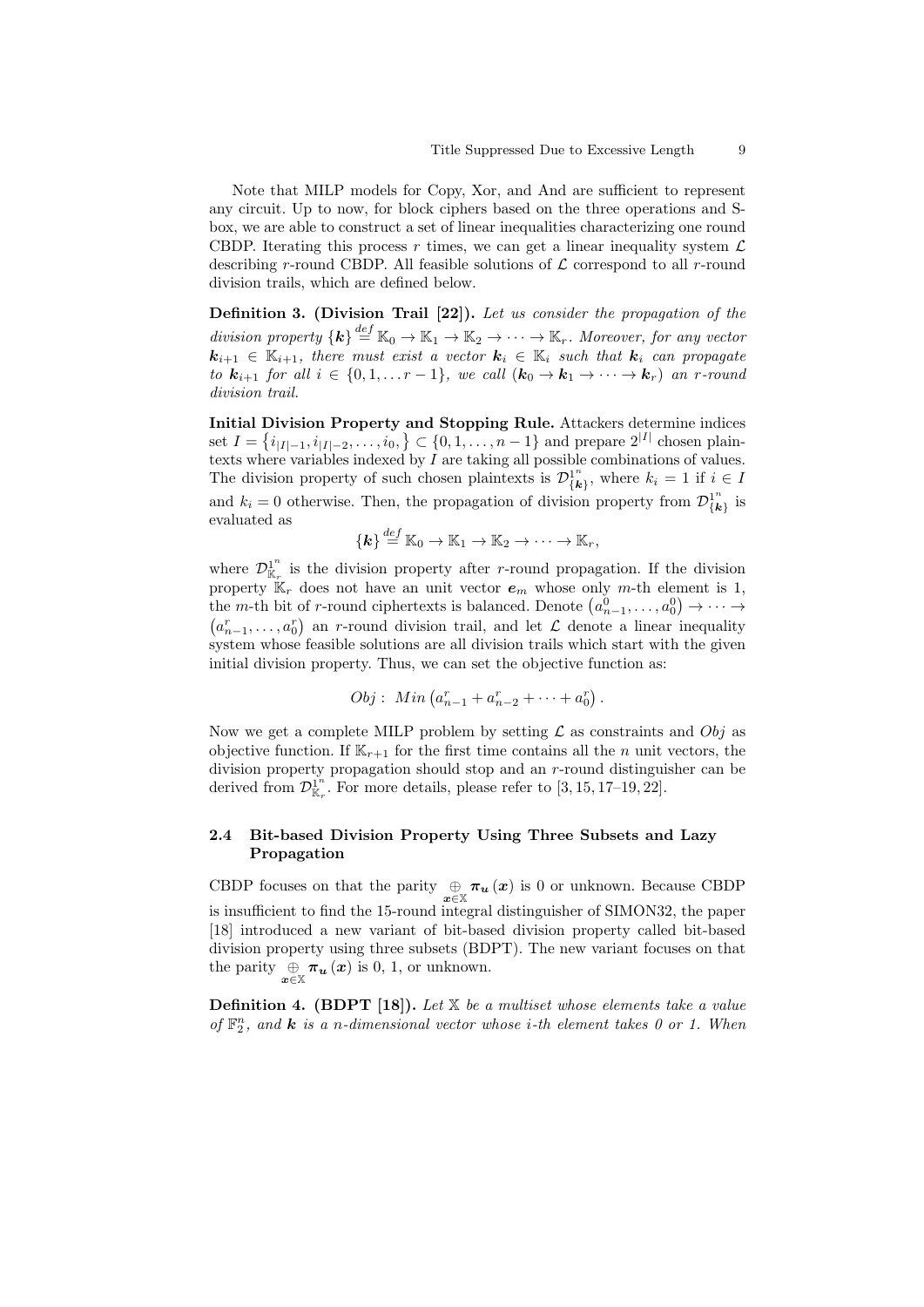*the multiset*  $X$  *has the BDPT*  $\mathcal{D}_{\mathbb{K},\mathbb{L}}^{1^n}$ *, it fulfills the following conditions:* 

$$
\bigoplus_{\mathbf{x} \in \mathbb{X}} \pi_{\mathbf{u}}(\mathbf{x}) = \begin{cases} unknown \text{ if there is } \mathbf{k} \in \mathbb{K} \text{ satisfying } W(\mathbf{u}) \succeq \mathbf{k}, \\ 1 & \text{else if there is } \mathbf{\ell} \in \mathbb{L} \text{ satisfying } W(\mathbf{u}) = \mathbf{\ell}, \\ 0 & \text{otherwise.} \end{cases}
$$

When there is  $k \in \mathbb{K}$  satisfying  $W(u) \succeq k$ ,  $\bigoplus_{x \in \mathbb{X}} \pi_u(x)$  is unknown even if there is  $\ell \in \mathbb{L}$  satisfying  $W(u) = \ell$ . We show the propagation rules of Copy, And, and Xor for BDPT, because any Boolean function can be evaluated by using these three rules. For more details, please refer to [18].

**BDPT Rule 1 (Copy).** Let  $(x_{n-1}, x_{n-2}, \ldots, x_0) \in \mathbb{F}_2^n$  be the input of a Copy function, and  $(x_{n-1}, x_{n-1}, x_{n-2}, \ldots, x_0)$  be the output. Assuming the input multiset X has  $\mathcal{D}_{\mathbb{K},\mathbb{L}}^{1^n}$ , then the output multiset Y has  $\mathcal{D}_{\mathbb{K}',\mathbb{L}'}^{1^{n+1}}$ K*′ ,*L*′* .

$$
\mathbb{K}' \leftarrow \begin{cases} \{(0,0,k_{n-2},\ldots,k_0)\} & \text{if } k_{n-1} = 0, \\ \{(1,0,k_{n-2},\ldots,k_0), (0,1,k_{n-2},\ldots,k_0)\} & \text{if } k_{n-1} = 1, \end{cases}
$$
  

$$
\mathbb{L}' \leftarrow \begin{cases} \{(0,0,\ell_{n-2},\ldots,\ell_0)\} & \text{if } \ell_{n-1} = 0, \\ \{(1,0,\ell_{n-2},\ldots,\ell_0), (0,1,\ell_{n-2},\ldots,\ell_0), (1,1,\ell_{n-2},\ldots,\ell_0)\} & \text{if } \ell_{n-1} = 1. \end{cases}
$$

computed from all  $k \in \mathbb{K}$  and all  $\ell \in \mathbb{L}$ , respectively.

**BDPT Rule 2 (And).** Let  $(x_{n-1}, x_{n-2}, \ldots, x_0) \in \mathbb{F}_2^n$  be the input of And function and  $(x_{n-1} \wedge x_{n-2}, \ldots, x_0)$  be the output. Assuming the input multiset X has  $\mathcal{D}_{\mathbb{K},\mathbb{L}}^{1^n}$ , then the output multiset Y has  $\mathcal{D}_{\mathbb{K}',\mathbb{L}'}^{1^{n-1}}$ K*′ ,*L*′*

$$
\mathbb{K}' \leftarrow \left( \left\lceil \frac{k_{n-1} + k_{n-2}}{2} \right\rceil, k_{n-3}, \dots, k_0 \right),
$$
  

$$
\mathbb{L}' \leftarrow \left( \left\lceil \frac{\ell_{n-1} + \ell_{n-2}}{2} \right\rceil, \ell_{n-3}, \dots, \ell_0 \right),
$$

where  $\mathbb{K}'$  is computed from all  $k \in \mathbb{K}$  and  $\mathbb{L}'$  is computed from all  $\ell \in \mathbb{L}$  satisfying  $(\ell_{n-1}, \ell_{n-2}) = (0, 0)$  or  $(1, 1)$ .

**BDPT Rule 3 (Xor).** Let  $(x_{n-1}, x_{n-2}, \ldots, x_0) \in \mathbb{F}_2^n$  be the input of Xor function and  $(x_{n-1} \oplus x_{n-2}, x_{n-3}, \ldots, x_0)$  be the output. Assuming the input multiset X has  $\mathcal{D}_{\mathbb{K},\mathbb{L}}^{1^n}$ , then the output multiset Y has  $\mathcal{D}_{\mathbb{K}',\mathbb{L}'}^{1^{n-1}}$ K*′ ,*L*′*

$$
\mathbb{K}' \leftarrow (k_{n-1} + k_{n-2}, k_{n-3}, \dots, k_0),
$$
  

$$
\mathbb{L}' \stackrel{x}{\leftarrow} (\ell_{n-1} + \ell_{n-2}, \ell_{n-3}, \dots, \ell_0),
$$

where K<sup>*′*</sup> is computed from all  $k \in \mathbb{K}$  satisfying  $(k_{n-1}, k_{n-2}) = (0, 0), (1, 0),$  or (0, 1) and  $\mathbb{L}'$  is computed from all  $\ell \in \mathbb{L}$  satisfying  $(\ell_{n-1}, \ell_{n-2}) = (0, 0), (1, 0),$ or (0*,* 1).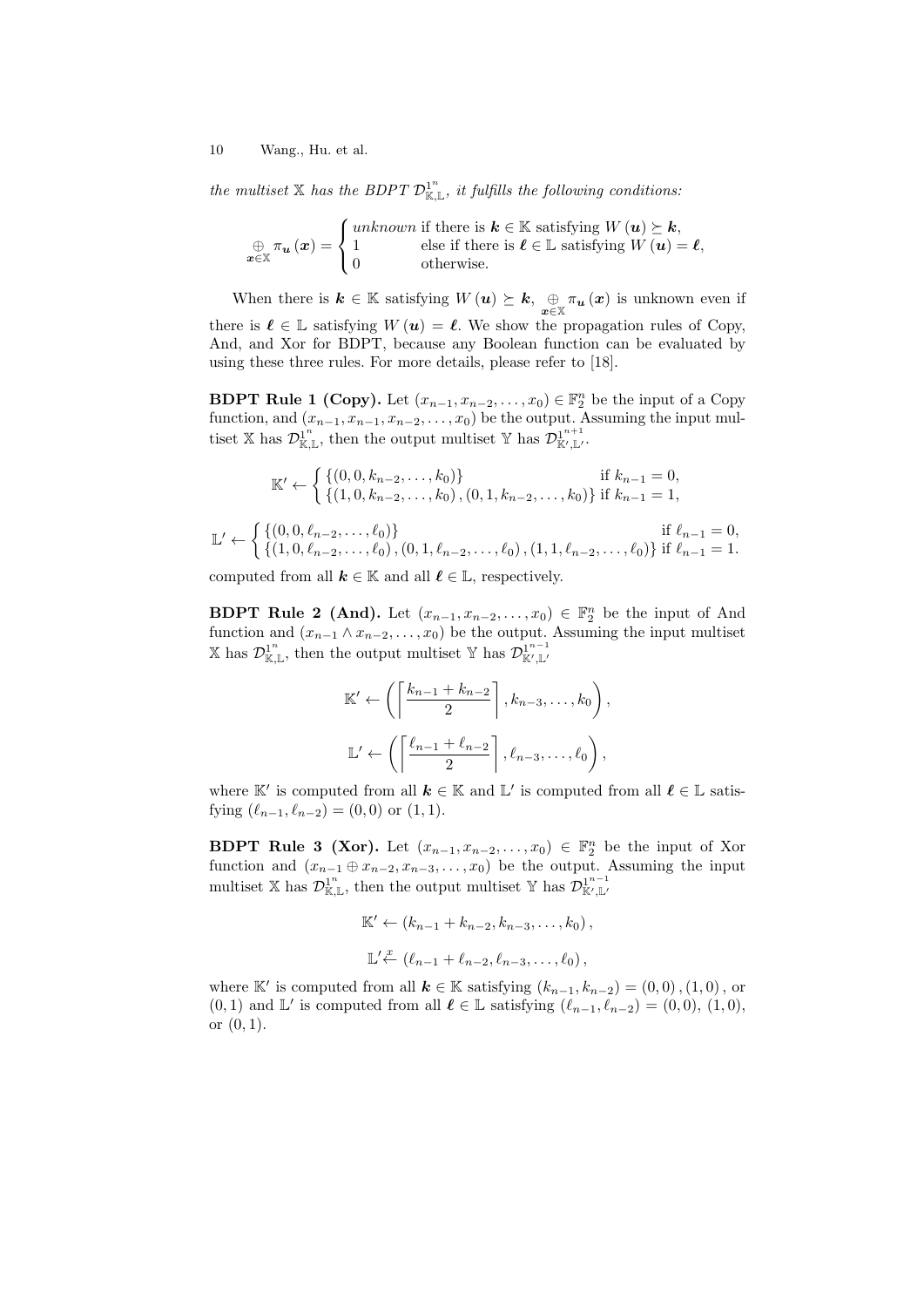**BDPT Rule 4 (Xor with Secret Round Key).** Let X and Y be the input and output multiset satisfying  $\mathcal{D}_{\mathbb{K},\mathbb{L}}^{1^n}$  and  $\mathcal{D}_{\mathbb{K}'}^{1^n}$  $\mathbb{R}^n, \mathbb{L}^n$ , respectively. Then,  $y \in \mathbb{Y}$  is computed as  $y = x \oplus r_k$ , where  $r_k$  is the secret round key. Assuming a round key is Xored with the *i*-th bit, then  $K'$  and  $L'$  is computed as

$$
\mathbb{K}' \leftarrow (\ell_{n-1}, \ell_{n-2}, \ldots, \ell_i \vee 1, \ldots, \ell_0),
$$
  

$$
\mathbb{L}' = \mathbb{L},
$$

for all  $\ell \in \mathbb{L}$  satisfying  $\ell_i = 0$ .

When we consider the propagation of BDPT for public functions, we do not need to care about the dependencies between K and L. However, independent propagations generate many redundant vectors in K*′* and L *′* . Although for any  $u$ , the redundant vectors in  $\mathbb{K}'$  and  $\mathbb{L}'$  do not affect whether the parity becomes 0, 1, or unknown, we should remove redundant vectors if possible because of the only reason of complexity.

BDPT can find more accurate integral characteristics than CBDP. However, the propagation of BDPT requires more time and memory complexity. By the "lazy propagation", Todo and Morii [18] gave the provable security of SIMON family against BDPT.

**Definition 5.** (Lazy Propagation). Let  $D_{\mathbb{K}_i,\mathbb{L}_i}^{1^n}$  be the input BDPT of the *i*-th *round function and*  $D^{\perp n}_{\overline{\nu}}$  $\frac{1}{\mathbb{K}_{i+1}, \overline{\mathbb{L}}_{i+1}}$  be the BDPT from the lazy propagation. Then,  $\mathbb{K}_{i+1}$  *is computed from only a part of vectors in*  $\mathbb{K}_i$ *, and*  $\mathbb{L}_{i+1}$  *always becomes the empty set*  $\emptyset$ *. Therefore, if the lazy propagation creates*  $\mathcal{D}^{\mathbf{1}^n}_{\overline{\mathbf{1}^n}}$  $\frac{d^{n}}{\mathbb{K}_{r}, \emptyset}$ , where  $\mathbb{K}_{r}$  has *n distinct vectors whose Hamming weight is one, the accurate propagation also creates the same n distinct vectors in the same round.*

# **3 The Propagation Properties of BDPT**

We know that BDPT can find more accurate integral characteristics than CBDP. However, it need much time and memory complexity. In order to solve this problem, we need to explore the propagation properties of BDPT more deeply.

# **3.1 BDPT Division Trails of S-box**

In the subsection 2.4, we have introduced the existing propagation rules of Copy, And, and Xor for BDPT. Although any Boolean function can be evaluated by using these three rules, the propagation requires much time and memory complexity when Boolean function is complex. Inspired by the algorithm of calculating CBDP division trails of S-box [22], we propose a generalized algorithm to calculate BDPT division trails of S-box . In **Algorithm 1**,  $x = (x_{n-1}, \ldots, x_0)$  and  $y = (y_{n-1}, \ldots, y_0)$  denote the input and output of an *n*-bit S-box respectively, and  $y_i$  is expressed as a Boolean function of  $(x_{n-1}, \ldots, x_0)$ .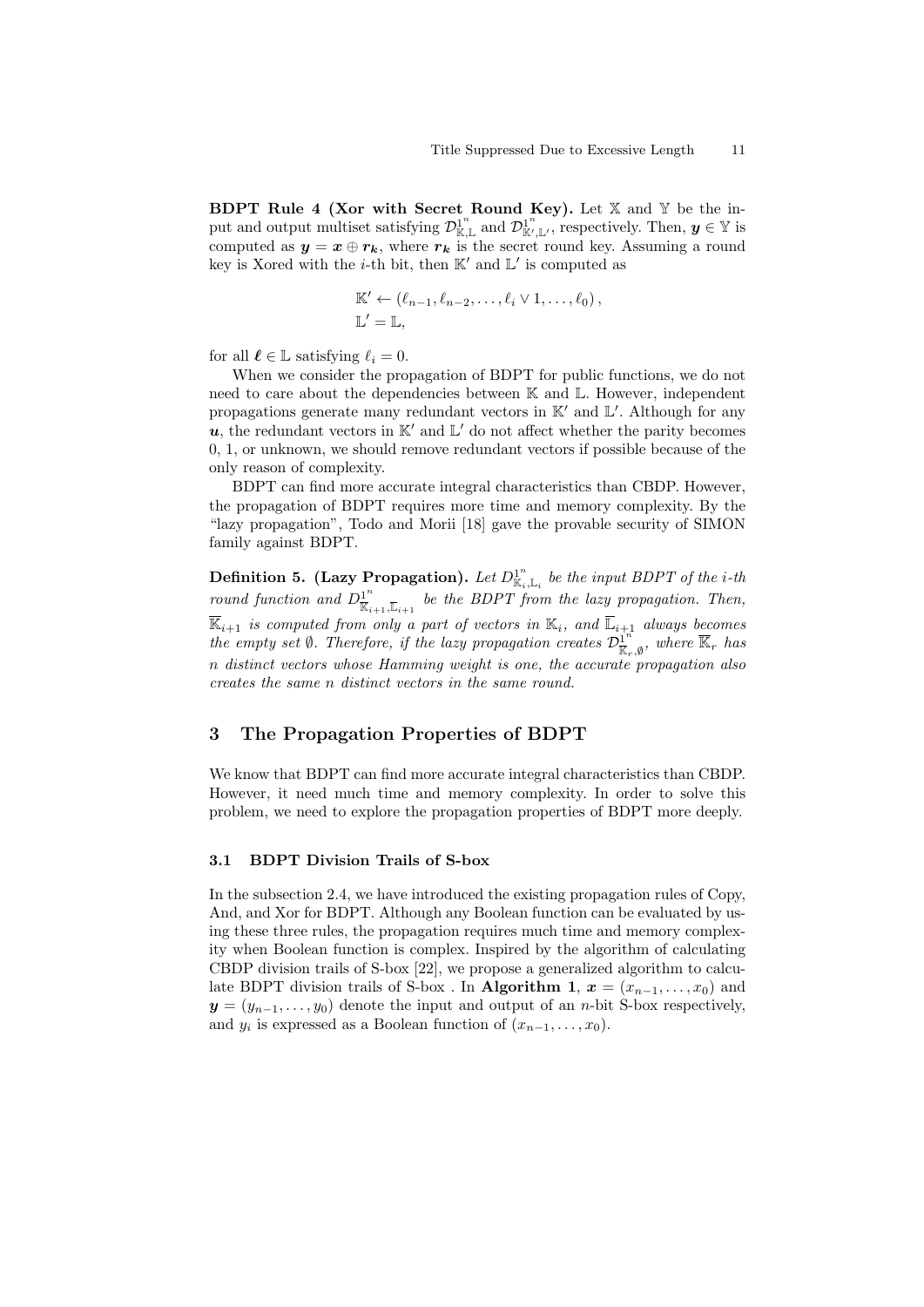**Algorithm 1:** Calculating the BDPT division trails of S-box

**Input:** The input BDPT of an *n*-bit S-box  $\mathcal{D}_{\mathbb{K},\mathbb{L}=\{\ell\}}^{1^n}$ , where  $\ell = (\ell_{n-1},\ldots,\ell_0)$ **Output:** The output BDPT  $\mathcal{D}_{\mathbb{K}'}^{1^n}$ K*′ ,*L*′* 1 **begin** 2  $\mathbb{S} = \{ \overline{k} | \text{there is } k \in \mathbb{K} \text{ satisfying } \overline{k} \succeq k \}$ 3  $F(X) = {\pi_{\overline{k}}(x) | \overline{k} \in \mathbb{S}}$ 4  $\mathbb{K} = \emptyset$  and  $\mathbb{L} = \emptyset$  $5$  **for**  $u \in \mathbb{F}_2^n$  do 6 **if**  $\pi_u(y)$  contains any monomial in  $F(X)$  then  $\mathbb{K} = \mathbb{K} \cup \{u\}$ 8 **end** 9 **if**  $\pi_u(y)$  contain the monomial  $\pi_\ell(x)$  then 10  $\mathbb{L} = \mathbb{L} \cup \{u\}$ 11 **end** 12 **end 13**  $\mathcal{C}'{=}SizeReduceO(\underline{\mathbb{K}}) \text{ and } \mathbb{L}'{=}SizeReduce1(\underline{\mathbb{K}}, \underline{\mathbb{L}})$ 14 **return**  $\mathcal{D}_{\mathbb{K}'}^{1^n}$ K*′ ,*L*′* 15 **end**

We explain **Algorithm 1** line by line:

**Line 2-3** According to the input BDPT  $\mathcal{D}_{\mathbb{K}}^{1^n}$  $\mathbb{E}^{1^n}(\mathbf{z})$ , the parity of monomial  $\pi_{\overline{k}}(x)$ satisfying there is  $k \in \mathbb{K}$  satisfying  $\overline{k} \geq k$  over X is undetermined, and we store all these monomials in  $F(X)$ .

**Line 4** Initialize  $K$  and  $L$  as empty set  $\emptyset$ .

**Line 5-8** For any possible *u*, if Boolean function  $\pi_u(y)$  contains any monomial in  $F(X)$ , the parity of  $\pi_u(y)$  over X is undetermined, and we store all these vectors in K.

**Line 9-11** For any possible *u*, if  $\pi_u(y)$  contains the monomial  $\pi_\ell(x)$ , we store all these vectors in L.

**Line 13** The function  $SizeeReduce0()$  removes all the redundant vectors in K. Namely, if there is  $u', u \in \mathbb{K}$  satisfying  $u' \succeq u$ , the vector  $u'$  should be removed from  $K$ . And **SizeReduce1** () removes all the redundant vectors in  $L$ . That is, if there exist  $u \in \mathbb{K}, \ell \in \mathbb{L}$  satisfying  $\ell \succeq u$ , then  $\ell$  should be removed from  $\mathbb{L}$ . **Line 14** Return  $\overline{\mathcal{D}}_{\mathbb{K}'}^{1^n}$  $\iota_{\mathbb{K}',\mathbb{L}'}^1$  as output.

**The Precondition for the Propagation Rules of BDPT**. The propagation rules of BDPT in subsection 2.4 simply regard  $\bigoplus_{x \in \mathbb{X}} (\pi_{u_1}(x) \oplus \pi_{u_2}(x))$  as unknown if either  $\bigoplus_{x\in\mathbb{X}} \pi_{u_1}(x)$  or  $\bigoplus_{x\in\mathbb{X}} \pi_{u_2}(x)$  is unknown. Under this precondition, we will prove that our algorithm provides accurate propagation of BDPT.

**Theorem 1.** Let  $\mathcal{D}_{\mathbb{K}}^{1^n}$  $\int_{K,L=\{\ell\}}^{L^n}$  *be the input BDPT of an n-bit S-box, under the* precondition for the propagation rules of BDPT, the output BDPT  $\mathcal{D}_{\mathbb{K}'}^{\mathbb{1}^n}$ K*′ ,*L*′ can be*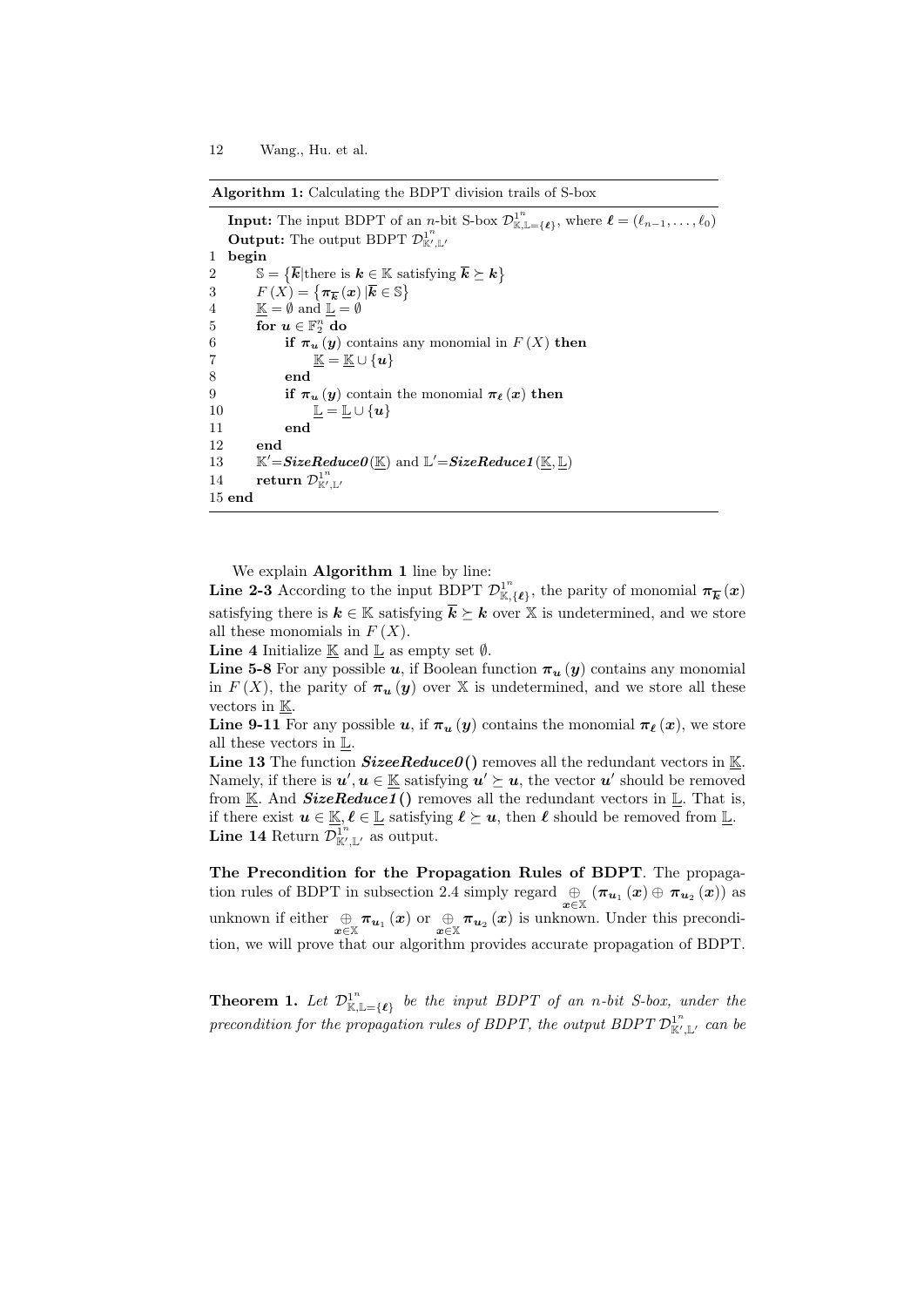*accurately described by*  $\mathcal{D}_{\underline{\mathbb{K}},\underline{\mathbb{L}}}^1$ *, where* 

$$
\underline{\mathbb{K}} = \{u | \pi_u(y) \text{ contains any monomial in } F(X)\},
$$
  

$$
\underline{\mathbb{L}} = \{u | \pi_u(y) \text{ contains the monomial } \pi_{\ell}(x)\}.
$$

*That is*  $K' = \textbf{SizeReduceO}(\underline{\mathbb{K}})$  *and*  $\mathbb{L}' = \textbf{SizeReduce1}(\underline{\mathbb{K}}, \underline{\mathbb{L}})$ *.* 

*Proof.* Let K' be the set of output BDPT that has no redundant vectors. According to the definition of BDPT and the precondition for the propagation rules, for any *u*, if Booblean function  $\pi_u(y)$  contains any monomial in  $F(X)$ , the parity  $\pi_u(y)$  is undetermined. Then we get  $SizeReduce0(\mathbb{K}) \subset \mathbb{K}'$ .

On the other hand, for any  $u \in \mathbb{K}'$ , we have  $\pi_u(y)$  is undetermined. Suppose that  $\pi_u(y)$  doesn't has any monomial in  $F(X)$ . Then if  $\pi_u(y)$  contains the monomial  $\pi_{\ell}(x)$ , we have  $\pi_{\ell}(y) = 1$ , or else  $\pi_{\ell}(y) = 0$ . The value of  $\pi_u(y)$  is determined, which is a contradiction. So for any  $u \in \mathbb{K}$ ,  $\pi_u(y)$ contain at least one monomial in  $F(X)$ . Therefore,  $K' \subset \underline{\mathbb{K}}$ . Since  $K'$  has no redundant vectors, we can get  $K' \subset \textbf{SizeReduceO}(K)$ . Altogether, we obtain  $\mathbb{K}' = SizeReduceO(\mathbb{K}).$ 

Let  $\mathbb{L}'$  be the set of output BDPT that has no redundant vectors. For any  $u \in \mathbb{L}'$ , we have  $\pi_u(y) = 1$ . Since there is only one vector  $\ell$  in the input  $\mathbb{L}$ , the ANF of  $\pi_u(y)$  must has the monomial  $\pi_\ell(x)$ . Thus we get

$$
\mathbb{L}' \subset \mathbb{L} = \{u | \pi_u(y) \text{ contains the monomial } \pi_{\ell}(x)\}.
$$

Since the redundant vectors of  $\mathbb{L}$  do not affect whether the parity becomes 0, 1, or unknown, we have  $\mathbb{L}' \subset \textit{SizeReduce1}(\mathbb{K}, \mathbb{L})$ .

On the other hand, if  $\pi_u(y)$  contains the monomial  $\pi_\ell(x)$ , then

$$
\underset{\boldsymbol{x}\in\mathbb{X}}{\oplus}\pi_{\boldsymbol{u}}\left(\boldsymbol{y}\right)=\underset{\boldsymbol{x}\in\mathbb{X}}{\oplus}\pi_{\ell}\left(\boldsymbol{x}\right)\oplus\underset{\boldsymbol{x}\in\mathbb{X}}{\oplus}\left(\pi_{\boldsymbol{u}}\left(\boldsymbol{y}\right)\oplus\pi_{\ell}\left(\boldsymbol{x}\right)\right)
$$
\n
$$
=1\oplus\underset{\boldsymbol{x}\in\mathbb{X}}{\oplus}\left(\pi_{\boldsymbol{u}}\left(\boldsymbol{y}\right)\oplus\pi_{\ell}\left(\boldsymbol{x}\right)\right).
$$

Consider first the case  $\pi_u(y) \oplus \pi_\ell(x)$  does not contains any monomial in  $F(X)$ , then  $\bigoplus_{x \in \mathbb{X}} (\pi_u(y) \oplus \pi_\ell(x)) = 0$ , we get  $\bigoplus_{x \in \mathbb{X}} \pi_u(y) = 1$  and  $u \in \mathbb{L}'$ . Now consider the case  $\pi_u(y) \oplus \pi_\ell(x)$  contains some monomials in  $F(X)$ , then  $u \in \mathbb{K}, \pi_u(y)$  is unknown. According to the definition, when there is  $k \in \mathbb{K}$  satisfying  $W(u) \succeq k$ ,  $\bigoplus_{x \in \mathbb{X}} \pi_u(y)$  is unknown even if there is  $\ell \in \mathbb{L}$  satisfying  $W(u) = \ell$ . So *u* is a redundant vector in  $\mathbb{L}$ . Then we get *SizeReduce1*( $\mathbb{K}, \mathbb{L}$ ) ⊂  $\mathbb{L}'$ . Altogether, we  $\text{obtain } \mathbb{L}' = \textbf{SizeReduce1}(\underline{\mathbb{K}}, \underline{\mathbb{L}}).$ 

we apply our algorithm to the core operation of SIMON family, the BDPT division trails we get is in accordance with [18]. Thus, we believe that our algorithm is sound. Algorithm 1 will return a table of the BDPT division trails when the input  $\mathbb L$  has only one vector. If there are more than one vector in  $\mathbb L$ , the paper [18] showed an example on how to get its division trails from the table.  $\mathrm{Let} \ \mathcal{D}^{\mathbf{1}^n}_{\mathbb{K}}$  $\mathbb{E}_{\mathbb{K},\mathbb{L}=\{\ell_{m-1},\ell_{m-2},...,\ell_0\}}^{\mathbb{L}^n}$  and  $\mathcal{D}_{\mathbb{K}',\mathbb{L}'}$  be the input and output BDPT of S-box,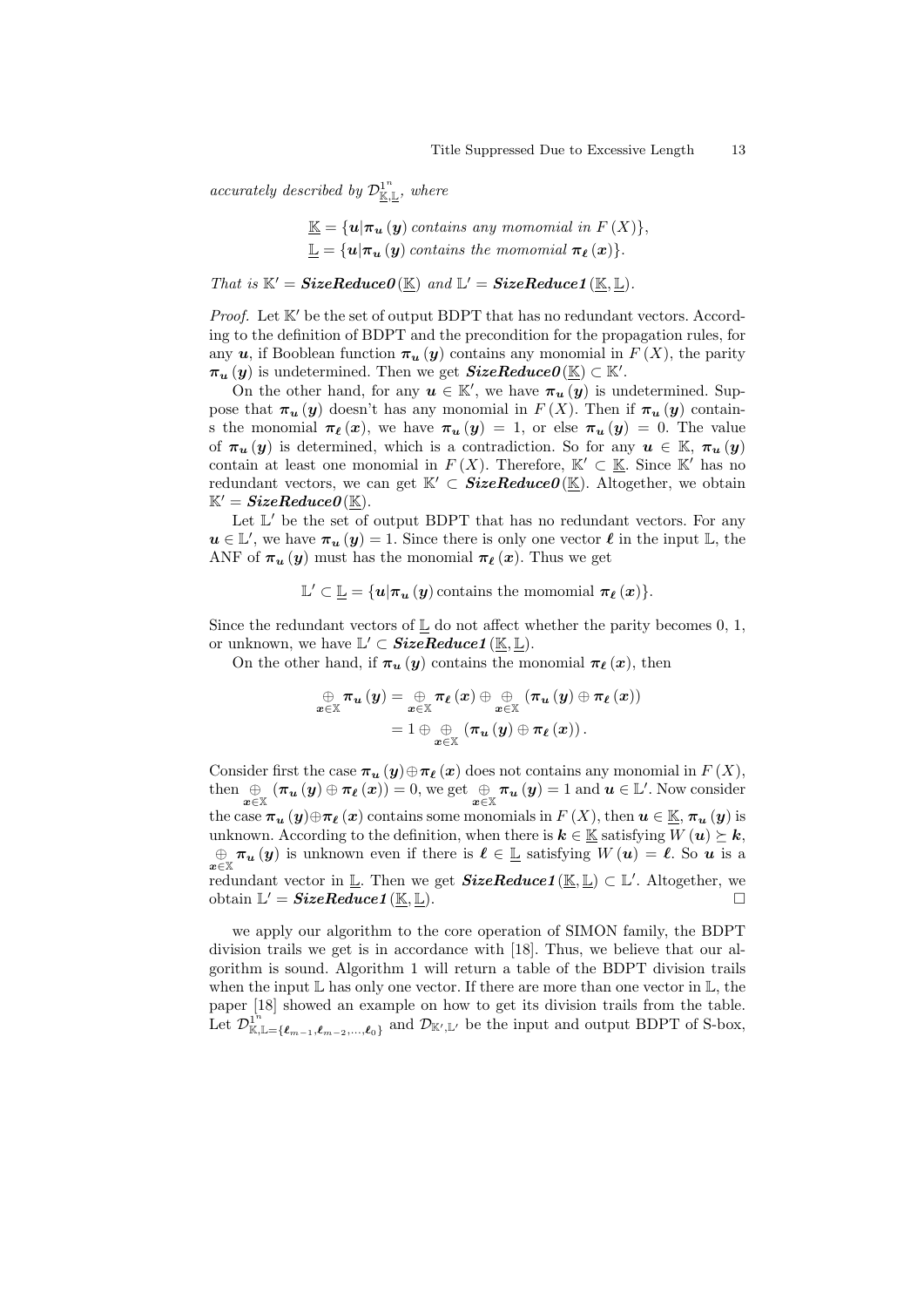respectively. According to the Algorithm 1, we can get the output BDPT  $\mathcal{D}_{\mathbb{K}',\mathbb{L}'_i}$ from the input BDPT  $\mathcal{D}_{K,\mathbb{L}=\{\ell_i\}}$ , where  $i=0,1,\ldots,m-1$ . Therefore, we have

 $\mathbb{L}' = \{ \mathbf{u} | \mathbf{u} \text{ appears odd times in sets } \mathbb{L}'_{m-1}, \mathbb{L}'_{m-2}, \dots, \mathbb{L}'_0 \}.$ 

And we also give an example in subsection 5.1 to help readers understand the propagation of BDPT.

#### **3.2 Pruning Techniques of BDPT**

The previous works often divide cipher into *r* rounds, and investigate the CBDP or BDPT of round function. Round function often have too many operations which will generate many redundant intermediate vectors of division property. When the round number or block size grows, it will make propagation impossible just because of complexity. In order to solve this problem we divide the cipher into small parts, and after the BDPT propagation of a part we will use the BDPT properties to remove the redundant vectors. Then the propagation of the remaining vectors can continue efficiently.

Let  $Q_i$  be the *i*-th round function of an *r*-round cipher  $E = Q_r \cdot Q_{r-1} \cdot \cdots \cdot Q_1$ , then we divide  $Q_i$  into  $l_i$  parts  $Q_i = Q_{i,l_i-1} \cdot Q_{i,l_i-2} \cdot \cdots \cdot Q_{i,0}$ . Therefore  $E =$ ∏*r i*=1 *<sup>l</sup><sup>i</sup>*∏*<sup>−</sup>*<sup>1</sup>  $\prod_{j=0} Q_{i,j}$ . Let  $E_{i,j} = (Q_{i,j-1} \cdot Q_{i,j-2} \cdot \cdots \cdot Q_{i,0}) \cdot (Q_{i-1} \cdot Q_{i-2} \cdot \cdots \cdot Q_1)$  and  $E_{i,j} = (Q_r \cdot Q_{r-1} \cdot \cdots \cdot Q_{i+1}) (Q_{i,l_i-1} \cdot Q_{i,l_i-2} \cdot \cdots \cdot Q_{i,j}),$  then  $E = E_{i,j} \cdot E_{i,j}$ , where  $1 \leq i \leq r, 0 \leq j \leq l_i - 1$  and  $E_{1,0}$  is identity function.

**Theorem 2.** For r-round cipher  $E = Q_r \cdot Q_{r-1} \cdots Q_1$ , let  $\mathcal{D}^{\mathbf{1}^n}_{\mathbb{K}_{i,j},\mathbb{L}_{i,j}}$  be the input *BDPT* of  $E_{i,j}$ , if  $k \in \mathbb{K}_{i,j}$  cannot generate the output unit vector  $e_m$  of  $E_{i,j}$  based *on CBDP, then whether*  $\mathcal{D}^{1^n}_{\mathbb{K}_{i,j},\mathbb{L}_{i,j}}$  *can generate the vector*  $e_m \in \mathbb{K}_{r+1,0}$  *based on BDPT or not is equivalent to*  $\mathcal{D}_{\mathbb{K}_{i,j}\to\mathbf{k},\mathbb{L}_{i,j}}^{\mathbb{1}^n}$ , where  $\mathbb{K}_{i,j}\to\mathbf{k}$  denotes removing **k** *from*  $\mathbb{K}_{i,j}$ *.* 

*Proof.* In the subsection 2.4, we know that for public function, the propagation of  $\mathbb{K}_{i,j}$  and  $\mathbb{L}_{i,j}$  is independent. Only when the secret round key is Xored, some vectors of  $\mathbb{L}_{i,j}$  will affect  $\mathbb{K}_{i,j}$ , but they only adds some vectors into  $\mathbb{K}_{i,j}$ . Because every vector  $k \in \mathbb{K}_{i,j}$  is propagated dependently based on CBDP, if  $k \in \mathbb{K}_r$  can not generate the output unit vector  $e_m$ , then removing it from  $\mathbb{K}_{i,j}$  doesn't have any impact on whether  $\mathbb{K}_{r+1,0}$  has  $e_m$  or not. That is  $\mathcal{D}^{1^n}_{\mathbb{K}_{i,j},\mathbb{L}_{i,j}}$  has the same *n* result with  $\mathcal{D}_{\mathbb{K}_{i,j}}^1$  → *k*, L<sub>*i,j*</sub></sub> on whether  $\mathbb{K}_{r+1,0}$  has  $e_m$  based on BDPT or not.  $\Box$ 

**Theorem 3.** For *r*-round cipher  $E = Q_r \cdot Q_{r-1} \cdot \cdots \cdot Q_1$ , let  $\mathcal{D}^1_{\mathbb{K}_{i,j},\mathbb{L}_{i,j}}$  be the *input BDPT of*  $\overline{E_{i,j}}$ . Then let  $\ell \in \mathbb{L}_{i,j}$  be the initial CBDP of  $\overline{E_{i,j}}$ , if  $\mathcal{D}_{i\ell}^{1^n}$ *{ℓ} cannot generate the output unit vector*  $e_m$  *of*  $\overline{E_{i,j}}$  *based on CBDP, we obtain whether*  $\mathcal{D}_{\mathbb{K}_{i,j},\mathbb{L}_{i,j}}^1$  *can generate the vector*  $e_m \in \mathbb{K}_{r+1,0}$  *based on BDPT or not is*  $P(\text{div}{\mathbf{R}}) = \mathbb{R}^n, \quad \mathbb{R}^n, \quad \mathbb{R}^n, \quad \mathbb{R}^n, \quad \mathbb{R}^n, \quad \mathbb{R}^n, \quad \mathbb{R}^n, \quad \mathbb{R}^n, \quad \mathbb{R}^n, \quad \mathbb{R}^n, \quad \mathbb{R}^n, \quad \mathbb{R}^n, \quad \mathbb{R}^n, \quad \mathbb{R}^n, \quad \mathbb{R}^n, \quad \mathbb{R}^n, \quad \mathbb{R}^n, \quad \mathbb{R}^n, \quad \mathbb{R}^n$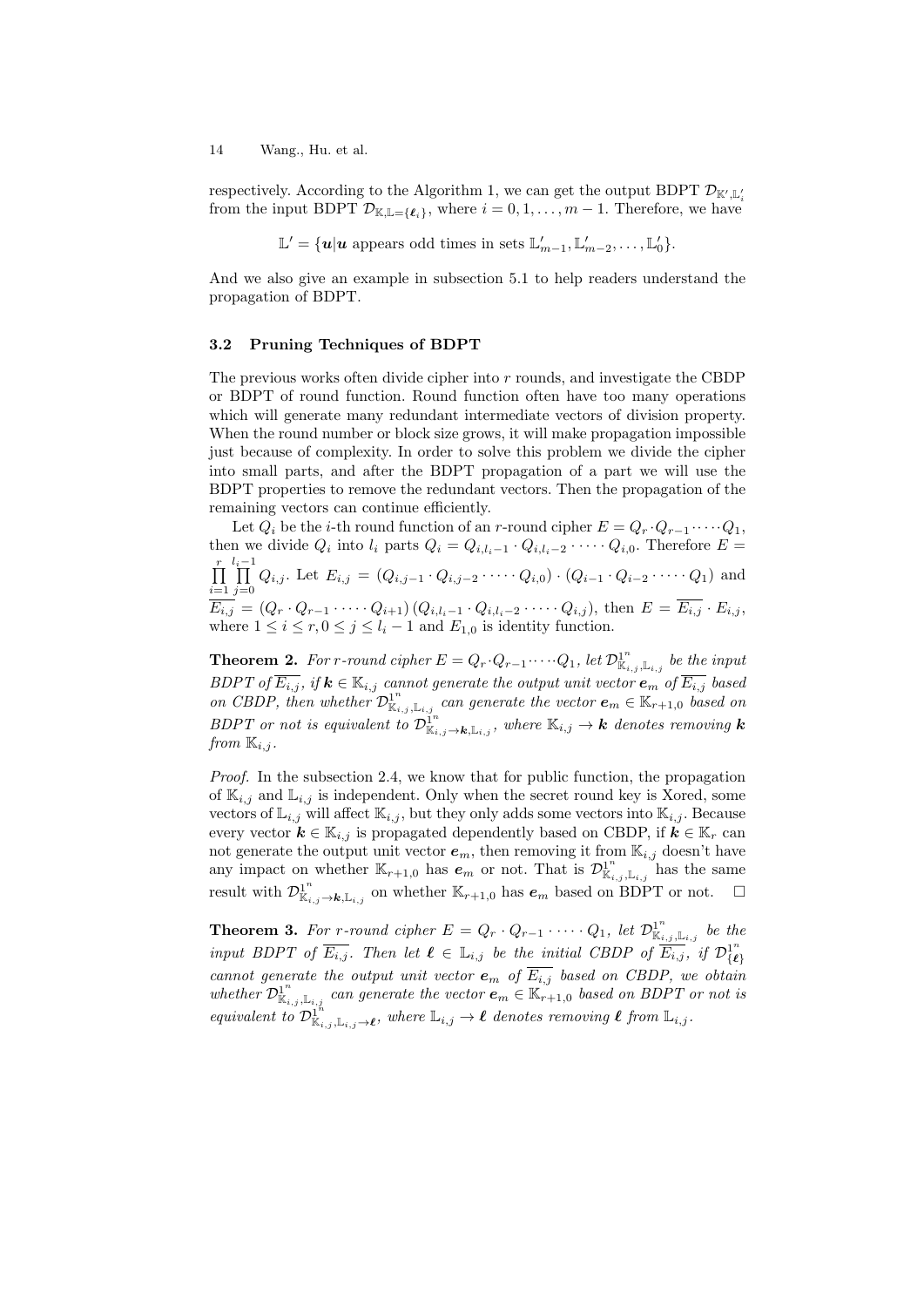*Proof.* For the input BDPT  $\mathcal{D}_{\mathbb{K}_{i,j},\mathbb{L}_{i,j}}^{1^n}$  of  $\overline{E_{i,j}}$ , if  $\mathcal{D}_{\{\ell\}}^{1^n}$  $\left\{ \ell \right\}$  cannot generate the output unit vector  $e_m$  of  $\overline{E_{i,j}}$  based on CBDP, where  $\ell \in \mathbb{L}_{i,j}$ . According to Theorem 2, whether  $\mathcal{D}^1_{\mathbb{K}_{i,j},\mathbb{L}_{i,j}\to\ell}$  can generate  $e_m \in \mathbb{K}_{r+1,0}$  or not is equivalent to  $\mathcal{D}^{1^n}_{\mathbb{K}_{i,j}}$  ←  $\ell$ ,  $\mathbb{L}_{i,j}$  →  $\ell$ . Then by the definition of BDPT,  $\ell$  is unknown, even though  $\ell \in \mathbb{L}_{i,j}$ , because of  $\mathbb{K}_{i,j} \leftarrow \ell$ . So whether  $\mathcal{D}^{\mathbb{1}^n}_{\mathbb{K}_{i,j} \leftarrow \ell, \mathbb{L}_{i,j} \rightarrow \ell}$  can generate  $e_m \in \mathbb{K}_{r+1,0}$  based on BDPT or not is equivalent to  $\mathcal{D}^{\mathbf{1}^n}_{\mathbb{K}_{i,j} \leftarrow \ell, \mathbb{L}_{i,j}}$ . Moreover, according to Theorem 2 again, it equivalent to  $\mathcal{D}_{\mathbb{K}_{i,j},\mathbb{L}_{i,j}}^{\mathbb{1}^n}$ . So we get the result, whether  $\mathcal{D}_{\mathbb{K}_{i,j},\mathbb{L}_{i,j}}^{1^n}$  can generate the vector  $e_m \in \mathbb{K}_{r+1,0}$  based on BDPT or not is equivalent to  $\mathcal{D}^{1^n}_{\mathbb{K}_{i,j},\mathbb{L}_{i,j}\to\ell}$ .

Because the propagation of CBDP can be efficiently solved by MILP model. The meaning of Theorem 2 and Theorem 3 is that we can use CBDP method to determine whether the vectors  $k \in \mathbb{K}_{i,j}$  and  $\ell \in \mathbb{L}_{i,j}$  are redundant or not to the propagation of BDPT. Dividing a cipher into small parts guarantees that we can remove redundant vectors timely and prevent them from expanding too much. In subsection 5.1, we will compared the size of BDPT vectors obtained by our method with that in [18] to show its high efficiency.

### **3.3 Fast Propagation**

Because it needs much time and memory complexity to evaluate the propagation of BDPT, Todo and Morii proposed the concept of "lazy propagation" to guarantee the security against BDPT. The "lazy propagation" can show that some bits are unknown. Inspired by it, we propose a notion called "fast propagation" to show the balanced bits. Combining "lazy propagation" with "fast propagation", we can obtain the balanced information of the output bits efficiently.

**Definition 6. (Fast Propagation).** *For r-round cipher*  $E = Q_r \cdot Q_{r-1} \cdot \cdots \cdot Q_1$ *, let*  $\mathcal{D}_{\mathbb{K}_{i,j},\mathbb{L}_{i,j}}^{\mathbb{I}^n}$  *be the input BDPT of*  $\overline{E_{i,j}}$ *, then we translate the BDPT into CBDP*  ${\mathcal{D}}_{\overline{\overline{\mathbb{K}}}}^{1^n}$  $\frac{1}{\mathbb{K}_{i,j}}$ , where  $\mathbb{K}_{i,j} = \mathbb{K}_{i,j} \cup \mathbb{L}_{i,j}$ . The output division property of  $E_{i,j}$  is computed *from all vectors of*  $\overline{\mathbb{K}}_{i,j} = \mathbb{K}_{i,j} \cup \mathbb{L}_{i,j}$  *based on CBDP*.

The "fast propagation" removes all vectors from  $\mathbb{L}_{i,j}$ , and get the union set K*i,j ∪* L*i,j* . By its nature, "fast propagation" translate BDPT into CBDP. We can use the MILP method to solve the propagation problem of  $\mathcal{D}^{1^n}_{\mathbb{K}_{i,j}\cup\mathbb{L}_{i,j}}$ , Let us consider the meaning of "fast propagation". Assuming the input set of  $\overline{E_{i,j}}$ has  $\mathcal{D}^{1^n}_{\mathbb{K}_{i,j},\mathbb{L}_{i,j}}$ , according to the definition of BDPT and CBDP, the set must also satisfies  $\mathcal{D}_{\mathbb{K}_{i,j}\cup\mathbb{L}_{i,j}}^1$ . We get  $\mathcal{D}_{\mathbb{K}_{r+1,0},\mathbb{L}_{r+1,0}}^1$  and  $\mathcal{D}_{\mathbb{K}_r}^1$  $\frac{1}{\mathbb{K}}_{r+1,0}$ , by the propagation of BDPT and the "fast propagation", respectively. Then, the set of *u* satisfying parity is 0 is represented as

 $\mathbb{S}_{\mathbb{K}_{r+1,0}} = \{\mathbf{u} \in \mathbb{F}_2^n | \text{ there is no } \mathbf{k} \in \mathbb{K}_{r+1,0} \text{ satisfying } W(\mathbf{u}) \succeq \mathbf{k}\}.$ 

Though the complementary set of  $\mathbb{S}_{\overline{\mathbb{K}}_{r+1,0}}$  cannot completely represent the set of *u* that the parity is unknown,  $\mathbb{S}_{\overline{\mathbb{K}}_{r+1,0}} \subseteq \mathbb{S}_{\mathbb{K}_{r+1,0}}$  always holds.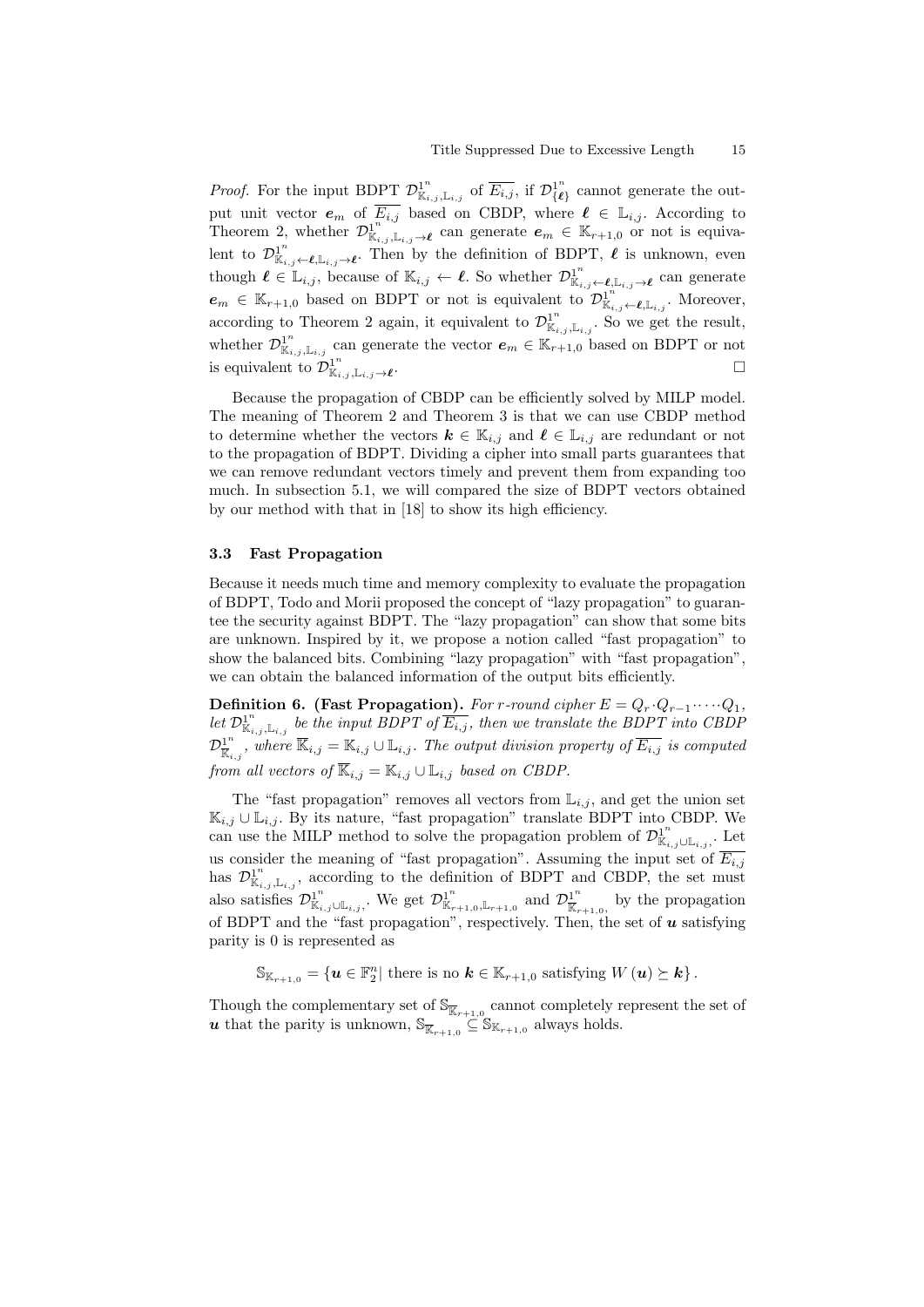# **4 The Method of Searching Integral Distinguishers Based on BDPT**

Based on the work of [22], we first simplify the MILP algorithm of searching integral distinguishers based on CBDP to improve efficiency. Then we show three stopping rules and propose an algorithm to search integral distinguishers based on BDPT.

### **4.1 Simplify the MILP-aided Method of CBDP**

Using the method in the paper  $[22]$ , we can get a linear inequality set  $\mathcal L$  which describes the *r*-round CBDP division trails with the given initial input division property  $\mathcal{D}_{I\bm{k}}^{1^n}$  $\{k\}$ . The former CBDP method will return a set of balanced bits. Since the absence of integral distinguisher based on division property doesn't imply the absence of integral distinguishers, the bits that are not balanced based on CBDP will be viewed as unknown. Since only one bit's balanced information is needed, our MILP model has no objective function which is added into the constrains. Let  $\mathcal{L}' = \mathcal{L} \cup \{a_{n-1}^r = 0, \ldots, a_{m+1}^r = 0, a_m^r = 1, a_{m-1}^r = 0, \ldots, a_0^r = 0\},$ we can use Gurobi to determine whether  $\mathcal{L}'$  has feasible solutions or not. If it has feasible solutions, it shows that the *m*-th bit of the output of cipher *E* is unknown. Otherwise, the *m*-th bit is balanced. The detail information is shown in Algorithm 2.

 $\overline{\text{Algorithm 2 } SCBDP(E, \mathbf{k}, m)}$ 

**Input:** The cipher  $E$ , the initial CBDP vector  $k$ , and the number  $m$ **Output:** Whether the *m*-th bit of the output is balanced or not based on CBDP 1 **begin** 2  $\mathcal L$  is a linear inequality set which describe the CBDP division trails of  $E$ with given initial division property  $\mathcal{D}_{\{\mathbf{k}\}}$ 3 Let  $\mathcal{L}' = \mathcal{L} \cup \{a_{n-1}^r = 0, \ldots, a_{m+1}^r = 0, a_m^r = 1, a_{m-1}^r = 0, \ldots, a_0^r = 0\}$ 4 **if** *L ′* has feasible solutions **do** 5 **return** unknown 6 **else** 7 **return** balanced 8 **end**

### **4.2 Stopping Rules**

Based on "lazy propagation" and "fast propagation", in this subsection, we propose three stopping rules in searching integral distinguishers based on BDPT.

**Stopping Rule 1.** For r-round cipher  $E = Q_r \cdot Q_{r-1} \cdot \cdots \cdot Q_1$ , let  $\mathcal{D}^{1^n}_{\mathbb{K}_{i,j}, \mathbb{L}_{i,j}}$  be *the input BDPT of*  $\overline{E_{i,j}}$ *, If*  $\mathcal{D}_{i,k}^{1^n}$  $\{k\}$ <sup>1"</sup> *can generate the output unit vector*  $e_m$  *of*  $\overline{E_{i,j}}$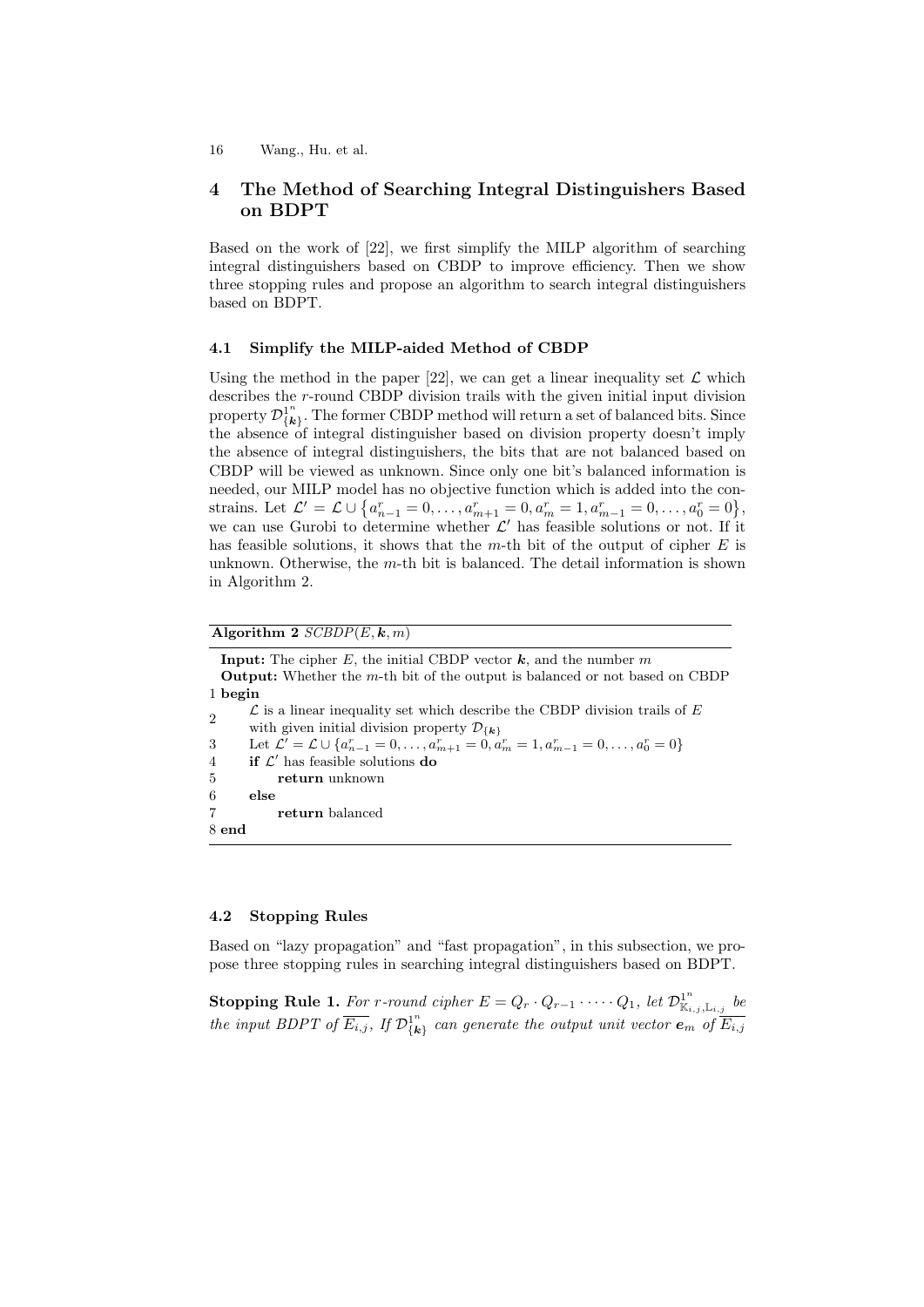*based on CBDP, where*  $\mathbf{k} \in \mathbb{K}_{i,j}$ . Then according to "lazy propagation", we stop *the process and obtain that the m-th output bit of E is unknown.*

After Stopping Rule 1, if the searching procedure doesn't stop, all the vector in  $\mathbb{K}_{i,j}$  will be removed according to the pruning techniques. Then we consider the following Stopping Rule 2.

**Stopping Rule 2.** After removing the redundant vectors in the set  $\mathbb{L}_{i,j}$  by *the pruning techniques in subsection 3.2, if there is element*  $\ell \in \mathbb{L}_{i,j}$  *that can generate the output unit vector*  $e_m$  *of*  $E_{i,j}$  *based on CBDP, we cannot stop the procedure and ℓ should be propagated to next part based on BDPT. If there is no element in*  $\mathbb{L}_{i,j}$  *that can generate*  $e_m$ *, according to "fast propagation", we can get that the m-th output bit of E is balanced.*

Different from Stopping Rule 1 which shows some bits is unknown, Stopping Rule 2 can show some bits is balanced based on BDPT. If the process doesn't stop even we get the output BDPT of *E*, Stopping Rule 3 can explain this situation.

**Stopping Rule 3.** *If*  $\mathbb{K}_{r+1,0} = \emptyset$  *and*  $\mathbb{L}_{r+1,0} = \{\ell\}$ *, then we find an integral distinguisher of E whose sum is 1.*

When this situation happens, we find an integral distinguisher that cannot be found by CBDP.

### **4.3 The MILP Method of Searching Integral Distinguishers Based on BDPT**

The algorithm of searching integral distinguishers often has a given initial division property  $\mathcal{D}_{\mathbb{K}_{1,0},\mathbb{L}_{1,0}}^1$ . Attackers determine indices  $I = \{i_1, i_2, \ldots, i_{|I|}\} \subset$  $\{1, 2, \ldots, n\}$  and prepare  $2^{|I|}$  chosen plaintexts where variables indexed by *I* are taking all possible combinations of values. The CBDP of such chosen plaintexts is  $\mathcal{D}^{1^{\breve{n}}}_{\{ \bm{k} }$  $\{k_i\}$ , where  $k_i = 1$  if  $i \in I$  and  $k_i = 0$  otherwise. Then, the BDPT of such chosen plaintexts is  $\mathcal{D}_{\mathbb{K}_{1,0},\mathbb{L}_{1,0}}$ , where  $\mathbb{K}_{1,0} = \{k' | k' \succ k\}$  and  $\mathbb{L}_{1,0} = \{k\}$ .

Using the propagation rules of BDPT in subsection 2.4 and 3.1, we can obtain output BDPT from the input when function is not very complexity. Then the pruning techniques can simplify output BDPT to avoid it expanding too much. If the BDPT satisfies any stopping rules in subsection 4.2, we obtain the balanced information of corresponding output bit. Algorithm 3 will return whether the *m*-th output bit is balanced or not based on BDPT.

We explain **Algorithm 3** line by line:

**Line 2-3** When we describe the BDPT propagation of  $E = Q_r \cdot Q_{r-1} \cdot \cdots \cdot Q_1$ , there will be redundant vectors. We have to divide the cipher into small parts so that the BDPT vectors don't expand too much. For every part, we will remove the redundant BDPT vectors and consider the stopping rules.

**Line 4-9** For every vector in  $\mathbb{K}_{i,j}$ , we use Algorithm 1 to get whether it can generate unit vector  $e_m$  based on CBDP or not. If  $SCBDP(\overline{E_{i,j}}, \mathbf{k}, m)$  is unknown, according to Stopping Rule 1, we known that the *m*-th output bit is unknown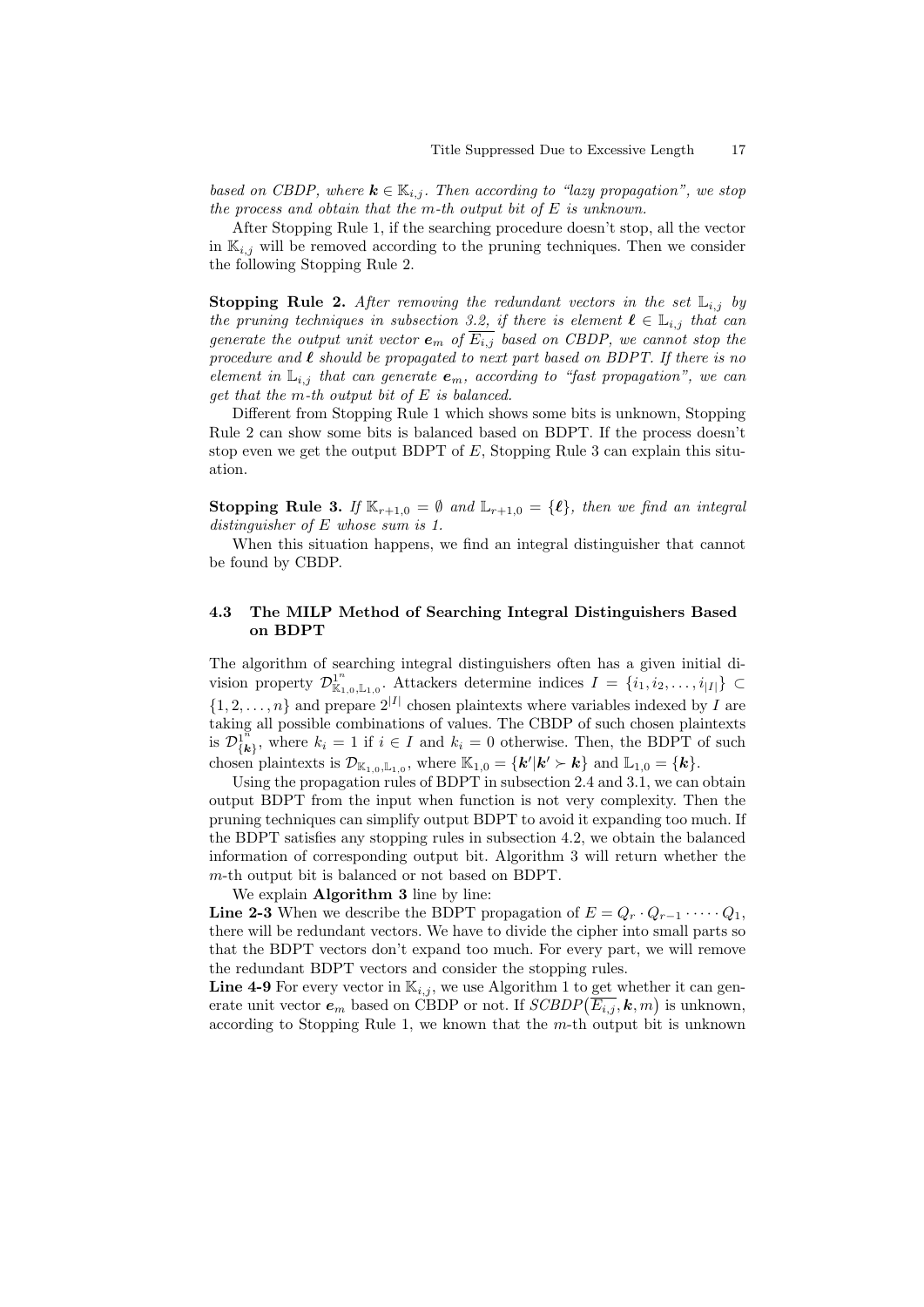$\overline{\text{Algorithm 3 } BDPT(E, \mathbb{L}_{1,0}, \mathbb{K}_{1,0}, m)}$ 

**Input:** The cipher *E*, the input initial BDPT  $\mathcal{D}_{K_{1,0},L_{1,0}}$ , and the number *m* **Output:** Whether the *m*-th bit of output is balanced or not based on BDPT 1 **begin** 2 **for**  $(i = 1; i \leq r; i++)$  **do** 3 **for**  $(i = 0; j \le l_i - 1; j + j)$  **do** 4 **for**  $k$  in  $\mathbb{K}_{i,j}$ 5 **if** SCBDP( $\overline{E_{i,j}}$ ,  $\boldsymbol{k}, m$ ) is unknown 6 **return** unknown 7 **else** 8  $\mathbb{K}_{i,j} \to \mathbf{k}$ <br>9 end 9 **end** 10 L  $y'_{i,j} = \emptyset$ 11 **for**  $\ell$  in  $\mathbb{L}_{i,j}$  **do**<br>12 **if** SCBDP 12 **if** SCBDP  $(\overline{E_{i,j}}, \ell, m)$  is unknown  $13$  L  $\mathcal{L}_{i,j}^{'} = \mathbb{L}_{i,j}^{\prime} \cup \boldsymbol{\ell}$ 14 **end** 15 **end** 16 **if**  $\mathbb{L}'_{i,j} = \emptyset$ 17 **return** balanced 18 **end** 19  $\mathcal{D}_{\mathbb{K}_{i+\lfloor (j+1)/l_i \rfloor, (j+1) \text{mod} l_i}, \mathbb{L}_{i+\lfloor (j+1)/l_i \rfloor, (j+1) \text{mod} l_i}} = BDPTP(Q_{i,j}, \mathcal{D}_{\emptyset, \mathbb{L}'_{i,j}})$ 20 **end** 21 **end** 22 **end**

based on BDPT. Otherwise  $k$  cannot generate the unit vector  $e_m$ , we remove it from  $\mathbb{K}_{i,j}$  according to the pruning technique in Theorem 2.

**Line 10** Initialize  $\mathbb{L}'_{i,j}$  to be an empty set.

**Line 11-15** For any vector  $\ell \in \mathbb{L}_{i,j}$ , if  $SCBDP(\overline{E_{i,j}}, \ell, m)$  can generate the unit vector *e<sup>m</sup>* of the output BDPT, it doesn't satisfy the pruning technique in Theorem 3, and we store all these vectors in  $\mathbb{L}'_{i,j}$ .

**Line 16-18** If the set  $\mathbb{L}'_{i,j}$  is empty set, it satisfies Stopping Rule 2, that is the *m*-th output bit is balanced.

Line 19 After the process of pruning techniques and stopping rules, if we don't get the balanced information of the *m*-th bit, we should use the propagation rules of BDPT to get the input BDPT  $\mathcal{D}_{\mathbb{K}_{i+\lfloor (j+1)/l_i \rfloor, (j+1)} \otimes l_i}$ ,  $\mathbb{L}_{i+\lfloor (j+1)/l_i \rfloor, (j+1) \otimes l_i}$  of the next part.

The principle of determining the size of  $Q_{i,j}$  is that the BDPT set doesn't expand too much. Only in this way, can we run the searching algorithm efficiently. Algorithm 3 can show the balanced information of the *m*-th output bit. Therefore, we can search the integral distinguisher by exploring *n*-bit output of the cipher one by one.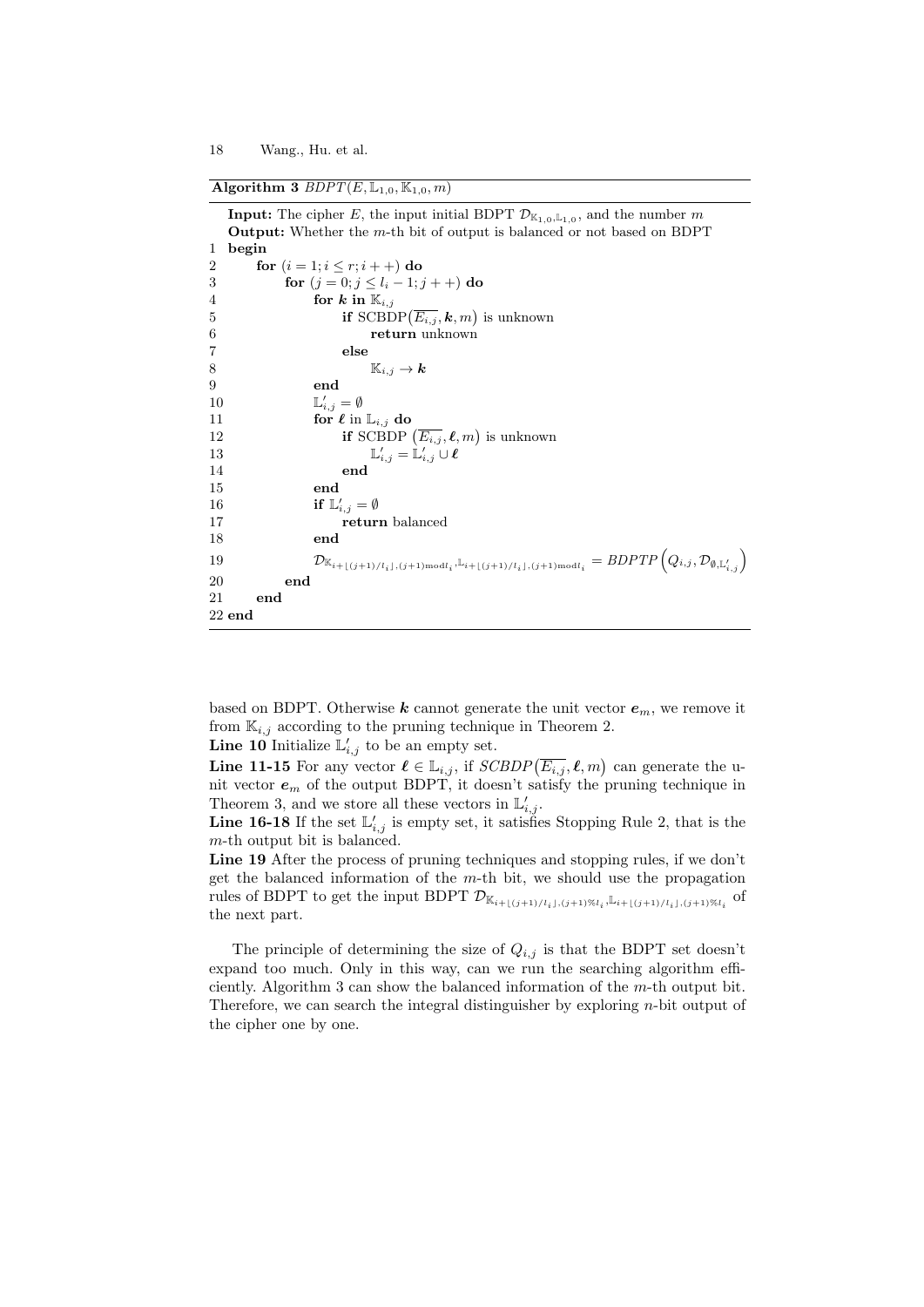# **5 Applications to SIMON, SIMECK, PRESENT, RECTANGLE, LBlock, and TWINE**

In this section, we show some applications of our technique. In [22], Xiang et al. have applied MILP method to search integral distinguishers based on CB-DP for 6 lightweight block ciphers SIMON, SIMECK, PRESENT, RECTAN-GLE, LBlock, and TWINE. We apply our technique to them too, we want to know whether BDPT can improve the integral distinguishers gotten by CBDP or not. The results listed in Table 1 show that we get improved distinguishers for SIMON64, PRESENT, RECTANGLE, and LBlock. For SIMON32/48/96/128, SIMECK32/48/64, and TWINE our results are consistent with the previous best results. Especially, for SIMON 32 we find the 14-round distinguisher that found in [18] used BDPT. It shows that our algorithm is valid. All the experiments are conducted on the following platform: Intel Celeron CPU 1007U @1.5GHz, 6.00 RAM, 64-bit Windows system. And the optimizer we used to search integral distinguishers is Gurobi 7.5.2 [6].

#### **5.1 Applications to SIMON and SIMECK**

SIMON is a lightweight block cipher family [1] based on Feistel structure which only involves bit-wise And, Xor, and Circular shift operations. Let SIMON2*n* be the SIMON cipher with 2*n*-bit block length, where  $n \in \{16, 24, 32, 48, 64\}$ . The input of the *i*-th round function is denoted by  $(x_{n-1}^i, \ldots, x_0^i, y_{n-1}^i, \ldots, y_0^i)$ . And the left part of Fig.1 shows the round structure of SIMON2*n*. The core operation of round function is represented by the right part of Fig. 1. In every core operation, we only focus on four bits and evaluate the propagation independent of other (2*n −* 4) bits. The round function of SIMON2*n* repeats core operation for all *n*-bit values in the right half. For more details please refer to [1].



(a) *i*-th round structure of SIMON2*n* (*b*) The core operation  $Q_i$ 

#### **Fig. 1.** The structure of SIMON2*n*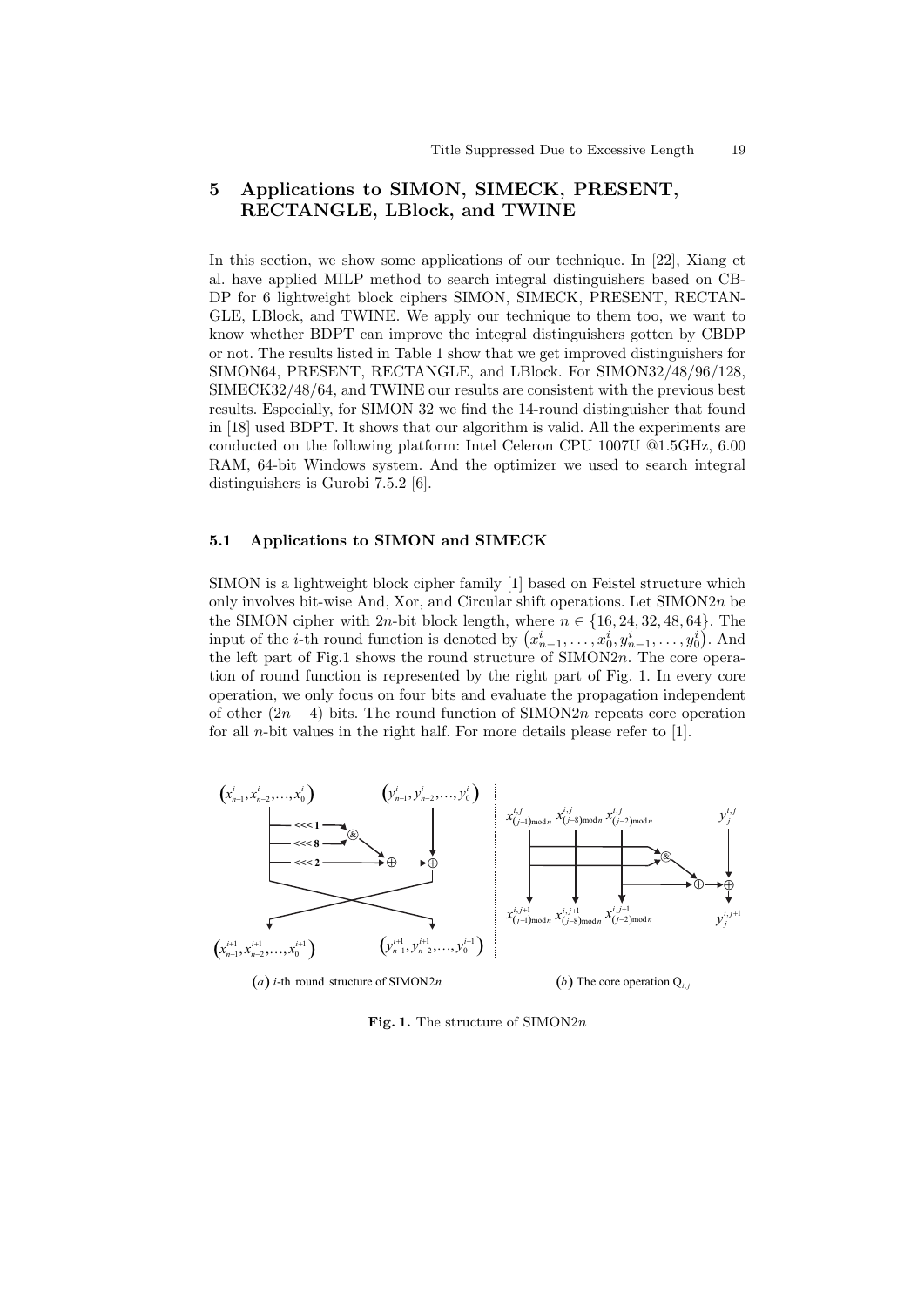When we apply Algorithm 3 to SIMON2*n*, we divide one-round SIMON2*n* into *n* + 1 parts  $Q_i = Q_{i,n} \cdot Q_{i,n-1} \cdot \cdots \cdot Q_{i,0}$ .

When  $0 \leq j \leq n-1$ , we have

$$
Q_{i,j}\left(x_{n-1}^{i,j},\ldots,x_0^{i,j},y_{n-1}^{i,j},\ldots,y_0^{i,j}\right) = \left(x_{n-1}^{i,j},\ldots,x_0^{i,j},y_{n-1}^{i,j},\ldots,y_{j+1}^{i,j},Y_j^{i,j},y_{j-1}^{i,j},\ldots,y_0^{i,j}\right),
$$

where  $Y_j^{i,j} = \left( x_{(j-1) \text{mod} n}^{i,j} \& x_{(j)}^{i,j} \right)$ (*j−*8)mod*n* )⊕*<sup>x</sup> i,j* (*j−*2)mod*n* . Moreover, *Qi,n* is

$$
Q_{i,n}\left(x_{n-1}^{i,n},\ldots,x_0^{i,n},y_{n-1}^{i,n},\ldots,y_0^{i,n}\right) = \left(y_{n-1}^{i,n} \oplus k_{n-1}^i,\ldots,y_0^{i,n} \oplus k_0^i,x_{n-1}^{i,n},\ldots,x_0^{i,n}\right).
$$

For  $Q_{i,j}$ ,  $0 \leq j \leq n-1$ , when we consider the BDPT propagation rules of the  $\text{function } BDPTP(Q_{i,j}, \mathcal{D}_{\emptyset, \mathbb{L}'_{i,j}}), (2n-4) \text{ bits remain unchanged. Thus only 4$ bit  $\left(x_{ij}^{i,j}\right)$  $(i,j$ <sub>(j−1)mod *n*</sub>,  $x_{(j)}^{i,j}$  $(i,j$ <sub>(j−2)</sub>mod*n*</sub>,  $x_{(j)}^{i,j}$ (*j−*8)mod*n , y i,j* (*j*)mod*n* ) of the BDPT vectors will be changed. We can view it as 4-bit S-box and use Algorithm 1 to get its accurate BDPT propagation rules which are in accordance with that in the paper [18]. We show it in Appendix Table 8.

When we use Algorithm 3 to search the integral distinguishers of SIMON2*n* based on BDPT, we should call Algorithm 2 to build the MILP model based on CBDP. The paper [22] shows us how to model one-round CBDP division trail of SIMON2*n*.

**1-round Description of SIMON** Denote 1-round division trail of SIMON2*n* by  $(a_{n-1}^i, \ldots, a_0^i, b_{n-1}^i, \ldots, b_0^i) \rightarrow (a_{n-1}^{i+1}, \ldots, a_0^{i+1}, b_{n-1}^{i+1}, \ldots, b_0^{i+1}).$  In order to get a linear description of all division trails of 1-round SIMON2*n*, we introduce four vectors of auxiliary variables which are  $(u_{n-1}^i, \ldots, u_0^i), (v_{n-1}^i, \ldots, v_0^i),$  $(w_{n-1}^i, \ldots, w_0^i)$  and  $(t_{n-1}^i, \ldots, t_0^i)$ . We denote  $(u_{n-1}^i, \ldots, u_0^i)$  the input CBDP of the left circular shift by 1 bit. Similarly, denote  $\left(v_{n-1}^i, \ldots, v_0^i\right)$  and  $\left(w_{n-1}^i, \ldots, w_0^i\right)$ the input CBDP of the left circular shift by 8 bits and 2 bits, respectively. Let  $(t_{n-1}^i, \ldots, t_0^i)$  denote the output CBDP of bit-wise And operation. The following inequalities are sufficient to model the Copy operation used in SIMON2*n*:

$$
\mathcal{L}_1: a_j^i - u_j^i - v_j^i - w_j^i - b_j^{i+1} = 0 \text{ for } j \in \{0, 1, \dots, n-1\}.
$$

Then the 1-round bit-wise And operation used in SIMON2*n* can be modeled by the following inequalities:

$$
\mathcal{L}_2 = \begin{cases} t_j^i - u_{(j-1)\text{mod}n}^i \ge 0 & \text{for } j \in \{0, 1, \dots, n-1\}, \\ t_j^i - v_{(j-8)\text{mod}n}^i \ge 0 & \text{for } j \in \{0, 1, \dots, n-1\}, \\ t_j^i - u_{(j-1)\text{mod}n}^i - v_{(j-8)\text{mod}n}^i \le 0 & \text{for } j \in \{0, 1, \dots, n-1\}. \end{cases}
$$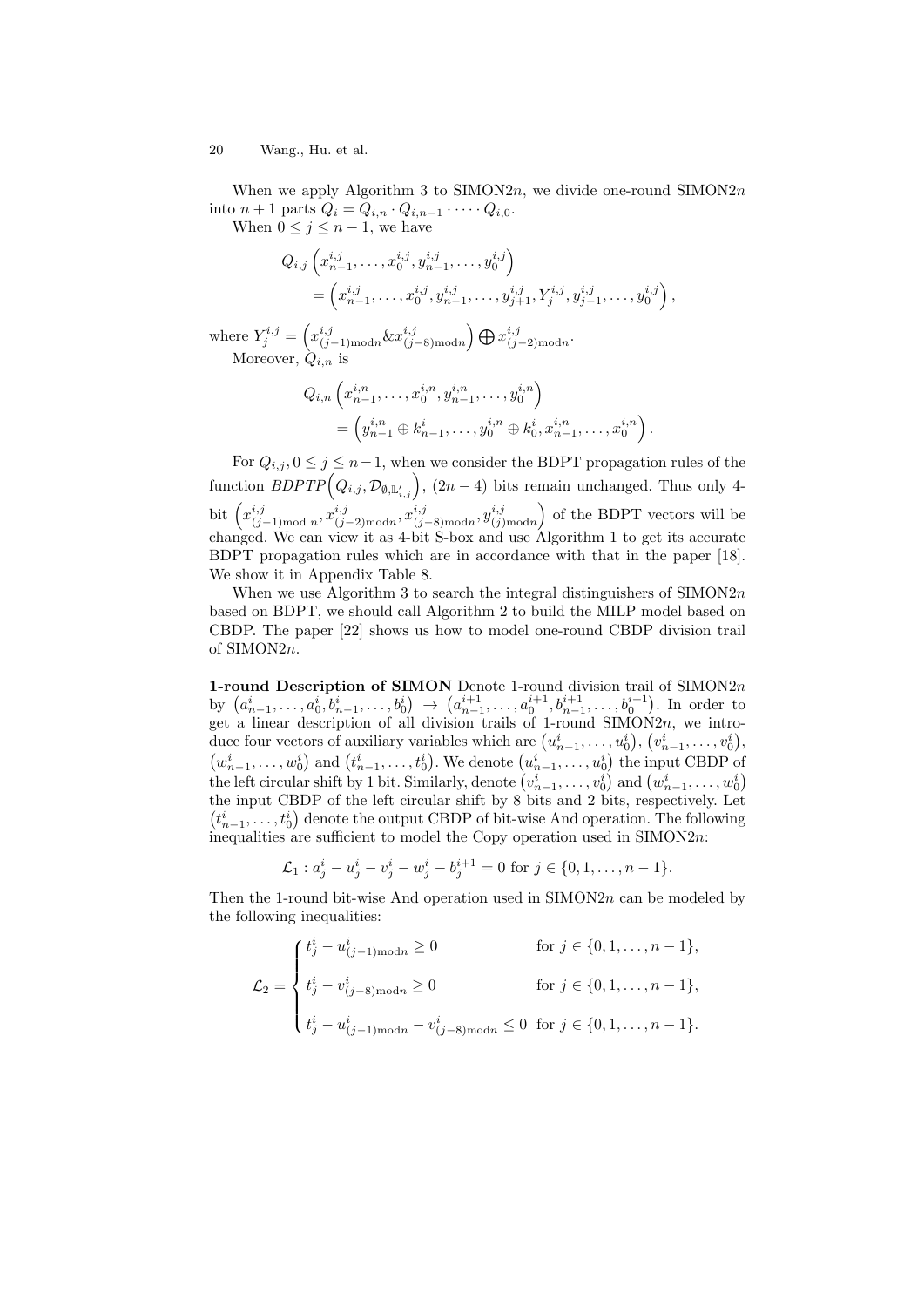At last, the Xor operations in SIMON2*n* can be modeled by the following inequalities:

$$
\mathcal{L}_3: a_j^{i+1} - b_j^i - t_j^i - w_{(j-2)\text{mod }n}^i = 1 \text{ for } j \in \{0, 1, \dots, n-1\}.
$$

So far, we get a description  $\{\mathcal{L}_1, \mathcal{L}_2, \mathcal{L}_3\}$  of 1-round division trails. By repeating this procedure  $r$  times, we can get a linear inequality system  $\mathcal L$  for  $r$ -round CB-DP propagation. Given the initial CBDP, we can add corresponding constrains into  $\mathcal L$  and estimate whether an integral distinguisher exists by Algorithm 2.

**How to Describe the CBDP Division Trails of Partial Round.** For  $\overline{E_{i,j}}$ , the first round maybe a partial round  $Q_{i,l_i-1} \cdot Q_{i,l_i-2} \cdot \cdots \cdot Q_{i,j}$ , we can use the propagation rules of Copy, And, and Xor to obtain its linear inequality system directly. But there will be *n* different situations which will make program code complex. We observe that when we consider the CBDP propagation of  $Q_{i,j}$ , if add constrain  $b_j^{i+1,j} = b_j^{i,j}$ , the output vector set is the same with input vector, that is  $Q_{i,j}$  is transformed into identical function. For example, when the input CBDP of core operation is  $\mathcal{D}_{\{\mathbf{k}=(1,0,1,0)\}}$ , according to the Table 7 in Appendix, the output CBDP of core operation is  $\mathcal{D}_{\mathbb{K}}^{1^4}$  $\mathbb{K} = \{ (1, 0, 1, 0), (0, 0, 1, 1), (1, 0, 0, 1) \}.$ When adding the constrain  $b_j^{i+1,j} = b_j^{i,j}$ , we get  $\mathbb{K} = \{(1,0,1,0)\}$ . So it may make the core operation become identical function.

For partial round  $Q_{i,l_i-1} \cdot Q_{i,l_i-2} \cdot \cdots \cdot Q_{i,j}$ , we let the  $Q_{i,j-1} \cdot Q_{i,j-2} \cdot \cdots \cdot Q_{i,0}$ be identical function. Adding the following constrains

$$
\mathcal{L}_4: a_j^{i+1} - b_j^i = 0 \text{ for } j \in \{0, 1, \dots, j-1\},\
$$

we get a description  $\{\mathcal{L}_1, \mathcal{L}_2, \mathcal{L}_3, \mathcal{L}_4\}$  of partial round  $Q_{i,l_i-1} \cdot Q_{i,l_i-2} \cdot \cdots \cdot Q_{i,j}$ . Then by repeating the constrains of one round  $r - i$  times, we can get a linear inequality system  $\mathcal L$  for  $\overline{E_{i,j}}$ . Given some initial division property, we can add the corresponding constrains into  $\mathcal L$  and estimate whether a distinguisher based on CBDP exists or not by Algorithm 2.

**How to Obtain the Output BDPT of** *Qi,j* . After the pruning techniques and stopping rules, if Algorithm 3 doesn't stop, we know that  $\mathbb{K}_{i,j} = \emptyset$  and  $\mathbb{L}_{i,j} \neq \emptyset$ . In order to help readers understand our algorithm, we show an example of the propagation of BDPT here.

For SIMON32, if the input BDPT of  $Q_{1,15}$  is  $\mathcal{D}_{\mathbb{K}_{1,15}=\emptyset,\mathbb{L}_{1,15}=\{\ell_1,\ell_2\}}$ , where  $\ell_1$ (1*,* **0***,* **1***,* 1*,* 1*,* 1*,* 1*,* 1*,* **1***,* 1*,* 1*,* 1*,* 1*,* 1*,* 1*,* 1*,* **0***,* 1*,* 1*,* 1*,* 1*,* 1*,* 1*,* 1*,* 1*,* 1*,* 1*,* 1*,* 1*,* 1*,* 1*,* 1), and *ℓ*<sup>2</sup> = (1*,* **0***,* **0***,* 1*,* 1*,* 1*,* 1*,* 1*,* **1***,* 1*,* 1*,* 1*,* 1*,* 1*,* 1*,* 1*,* **1***,* 1*,* 1*,* 1*,* 1*,* 1*,* 1*,* 1*,* 1*,* 1*,* 1*,* 1*,* 1*,* 1*,* 1*,* 1). The 4 bits of  $\ell_1$  that may be updated by  $Q_{1,15}$  is  $(0,1,1,0)$ . Then according to the B-DPT propagation rules of core operation in Table 8. The output vector set is  $\mathbb{L}'_1 = \{ [0, 1, 1, 0], [0, 1, 0, 1], [0, 1, 1, 1] \}$ . So the propagation from  $\ell_1$  generates three vectors as: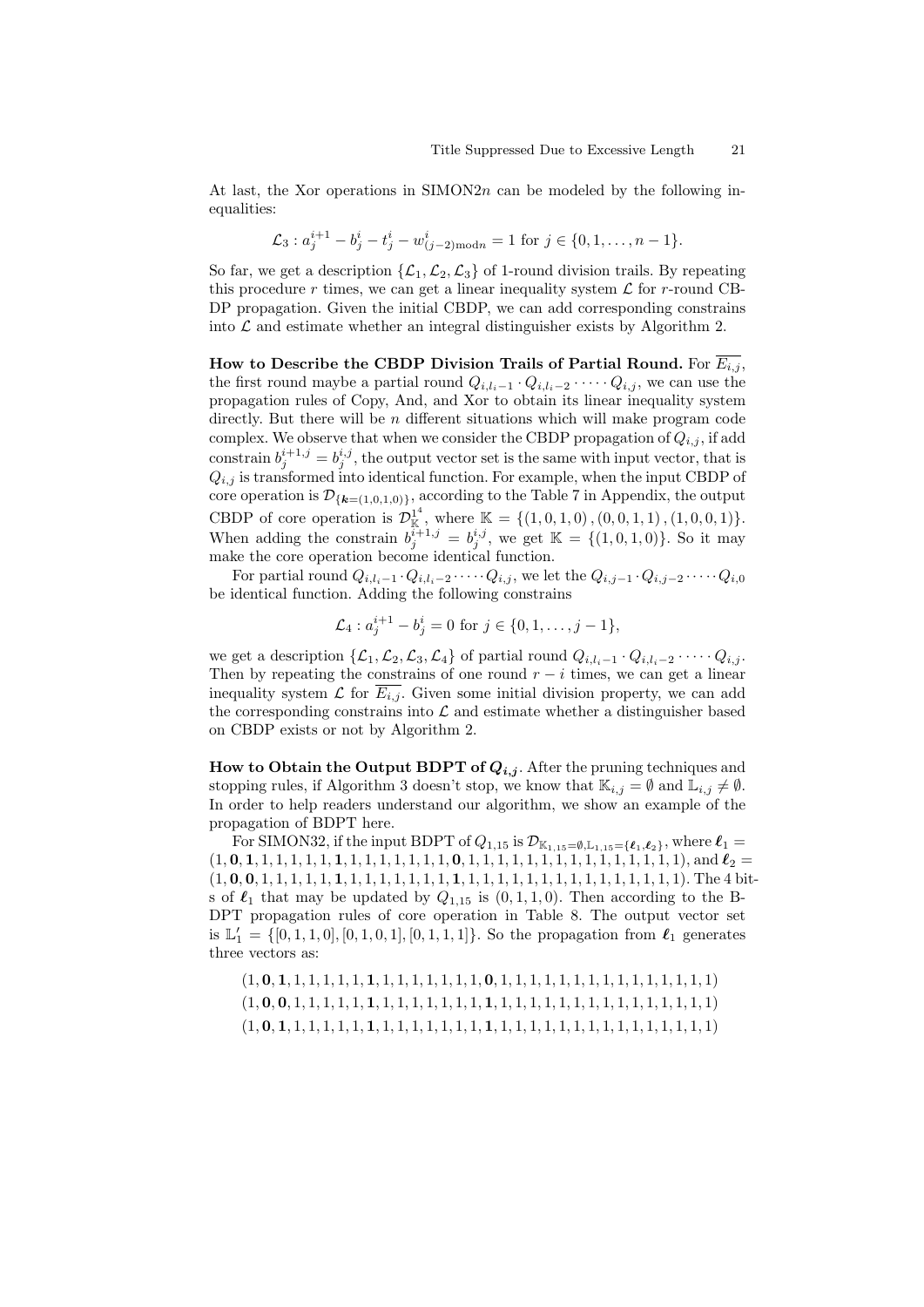In the same way, we can obtain that the propagation from *ℓ*<sup>2</sup> generates only one vectors (1*,* **0***,* **0***,* 1*,* 1*,* 1*,* 1*,* 1*,* **1***,* 1*,* 1*,* 1*,* 1*,* 1*,* 1*,* 1*,* **1***,* 1*,* 1*,* 1*,* 1*,* 1*,* 1*,* 1*,* 1*,* 1*,* 1*,* 1*,* 1*,* 1*,* 1*,* 1).

According to the **BDPT Rule 3 (Xor)**, the vector (1*,* **0***,* **0***,* 1*,* 1*,* 1*,* 1*,* 1*,* **1***,* 1*,* 1*,* 1*,* 1*,* 1*,* 1*,* 1*,* **1***,* 1*,* 1*,* 1*,* 1*,* 1*,* 1*,* 1*,* 1*,* 1*,* 1*,* 1*,* 1*,* 1*,* 1*,* 1) should be cancelled because it is propagated from  $\ell_1$  and  $\ell_2$  twice. So the output BDPT of  $Q_{1,15}$  is  $\mathcal{D}_{\mathbb{K}_{1,16}=\{\ell_3,\ell_4\}}$ , where *ℓ*<sup>3</sup> = (1*,* **0***,* **1***,* 1*,* 1*,* 1*,* 1*,* 1*,* **1***,* 1*,* 1*,* 1*,* 1*,* 1*,* 1*,* 1*,* **0***,* 1*,* 1*,* 1*,* 1*,* 1*,* 1*,* 1*,* 1*,* 1*,* 1*,* 1*,* 1*,* 1*,* 1*,* 1) and *ℓ*<sup>4</sup> = (1*,* **0***,* **1***,* 1*,* 1*,* 1*,* 1*,* 1*,* **1***,* 1*,* 1*,* 1*,* 1*,* 1*,* 1*,* 1*,* **1***,* 1*,* 1*,* 1*,* 1*,* 1*,* 1*,* 1*,* 1*,* 1*,* 1*,* 1*,* 1*,* 1*,* 1*,* 1).

Finally, *Q*1*,*<sup>16</sup> has round keys Xored operation, So new vectors are generated from  $L_{1,16}$  according to the **BDPT Rule 4**, and the new vectors are inserted into  $\mathbb{K}_{1,16}$ . Moreover, some vectors in  $\mathbb{L}_{1,16}$  becomes redundant because of the new vectors of  $\mathbb{K}_{1,16}$ . After the swapping, the output BDPT of  $Q_{1,16}$  is  $\mathcal{D}_{\mathbb{K}_{2,0}=\{\mathbf{k}\},\mathbb{L}_{2,0}=\{\mathbf{\ell}_5\}}$ , where  $\mathbf{k}=(1,1,1,1,1,1,1,1,1,1,1,1,1,1,1,1,1,0,1)$ 1*,* 1*,* 1*,* 1*,* 1*,* 1*,* 1*,* 1*,* 1*,* 1*,* 1*,* 1*,* 1*,* 1) and *ℓ*<sup>5</sup> = (0*,* 1*,* 1*,* 1*,* 1*,* 1*,* 1*,* 1*,* 1*,* 1*,* 1*,* 1*,* 1*,* 1*,* 1*,* 1*,* 1*,* 0*,* 1*,* 1*,* 1*,* 1*,* 1*,* 1*,* 1*,* 1*,* 1*,* 1*,* 1*,* 1*,* 1*,* 1).

**The High Efficiency of Our Algorithm.** For SIMON32, we prepare chosen plaintexts such that the leftmost bit is constant and the others are active, the set of chosen plaintexts has  $\mathcal{D}_{\{(1,1,1,...,1)\},\{(0,1,1,...,1)\}}$ . Take 14-round SIMON32 as an example, if we want to obtain the balanced information of the rightmost output bit, we have to evaluate the propagation characteristic of BDPT. Table 2 shows the size of  $|\mathbb{K}|$  and  $|\mathbb{L}|$  in every round. The size in the paper [18] is obtained after removing redundant vectors according to the definition of BDPT, while the size in this paper is obtained after the pruning techniques. From Table 2, we find that *|*L*|* of the 5-th round in this paper becomes 0, it triggers Stopping Rule 2, and we obtain that the rightmost bit is balanced. Our pruning techniques can reduce the size of BDPT greatly.

**Table 2.** Sizes of  $\mathcal{D}_{K,L}$  in obtaining balanced information of the rightmost output bit

| Reference BDPT |   | Size in every round |  |  |  |          |  |           |        |                                                      |  |  |     |    |         |  |
|----------------|---|---------------------|--|--|--|----------|--|-----------|--------|------------------------------------------------------|--|--|-----|----|---------|--|
|                |   |                     |  |  |  |          |  |           |        |                                                      |  |  |     | 13 | 14   15 |  |
| 18             |   |                     |  |  |  |          |  |           |        | 1 5 19 138 2236 89878 4485379 47149981 2453101 20360 |  |  | 168 |    |         |  |
|                |   |                     |  |  |  |          |  | 722 23321 | 996837 | 9849735 2524718 130724 7483 852 181 32 32            |  |  |     |    |         |  |
| This paper     |   |                     |  |  |  | $\Omega$ |  |           |        |                                                      |  |  |     |    |         |  |
|                | ĸ |                     |  |  |  |          |  |           |        |                                                      |  |  |     |    |         |  |

**The Integral Distinguishers of SIMON and SIMECK Based on B-DPT.** SIMECK is a family of lightweight block cipher proposed at CHES 2015 [24], and its round function is very similar to that of SIMON except the rotation constants. The rotation number is changed from  $(1, 8, 2)$  to  $(0, 5, 1)$ . Let SIMECK2*n* be the SIMECK block ciphers with 2*n*-bit block length, where *n* is chosen from 16, 24, and 32. We use Algorithm 3 to search the integral distinguishers of SIMON and SIMECK family based on BDPT. For 17-round SIMON64, we find an integral distinguisher with 23 balanced bits which has one more bit than the previous longest integral distinguisher. For SIMON32/48/96/128 and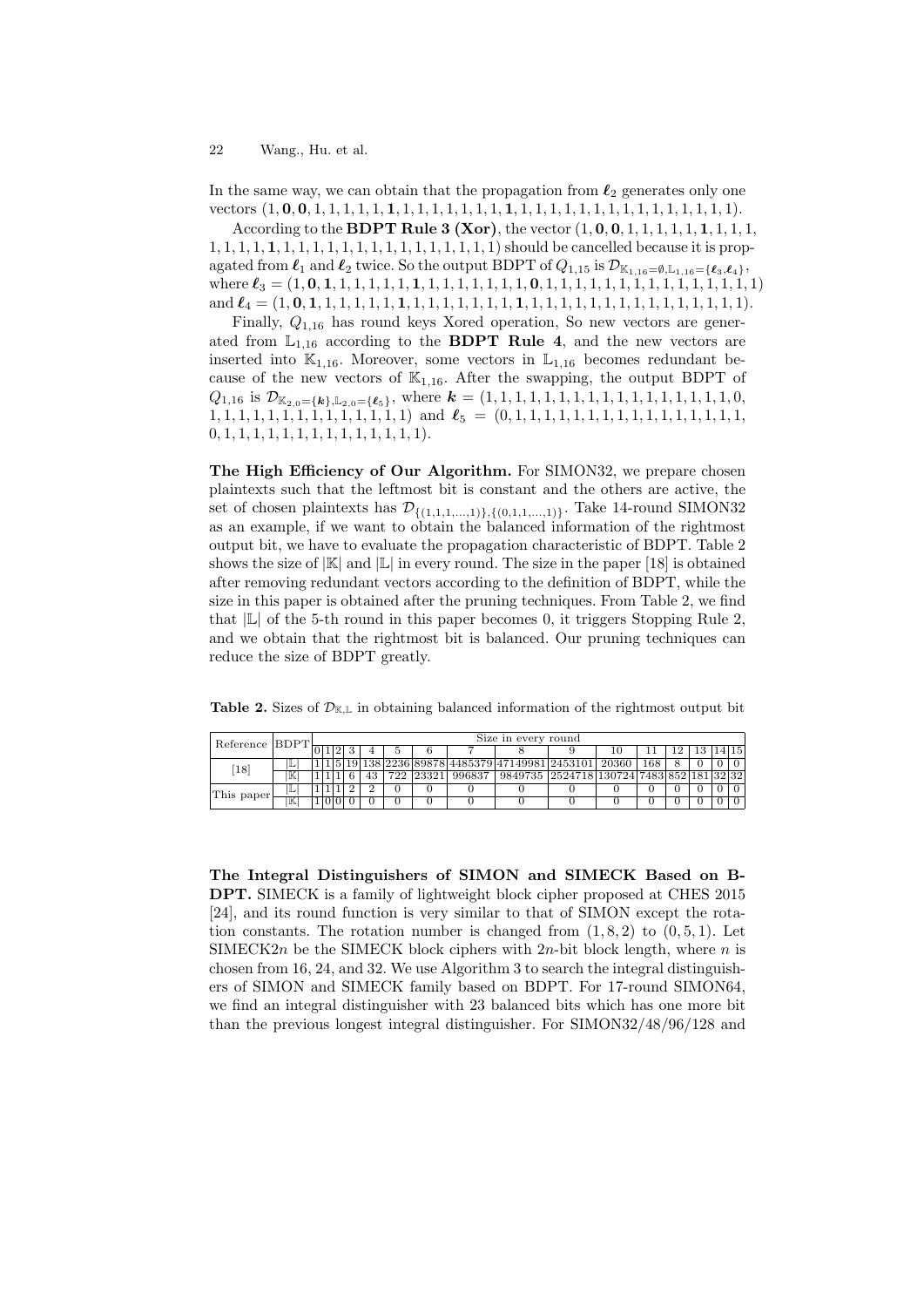SIMECK32/48/64, the distinguishers we find are in accordance with the previous longest distinguishers. Especially for SIMON32, our MILP algorithm finds the 14-round integral distinguisher that found in [18] by going through all the BDPT division trails. It shows the valid of our algorithm.

Since round keys are Xored after the round function in SIMON and SIMECK, we can trivially get the  $(r + 1)$ -round integral characteristic from the *r*-round integral distinguisher. Like Table 1, the results of SIMON and SIMECK present in Table 3 have been added by one round. What needs to be explained is that "a" denotes active bit, "c" denotes constant bit, "?" denotes the balanced information in unknown based on BDPT, and "b" denotes the balanced bit.

|      | Distinguisher                              |
|------|--------------------------------------------|
| In:  | (caaaaaaaaaaaaaaa, aaaaaaaaaaaaaaaaaaaa)   |
| Out: | (????????????????, ?b??????b??????b)       |
| In:  |                                            |
|      |                                            |
| In:  |                                            |
| Out: |                                            |
| In:  |                                            |
|      |                                            |
|      |                                            |
|      |                                            |
| In:  |                                            |
|      |                                            |
|      |                                            |
|      |                                            |
| In:  | (caaaaaaaaaaaaaa, aaaaaaaaaaaaaaaaa)       |
|      | Out: (?????????????????, bb???bb???bb???b) |
| In:  |                                            |
| Out: |                                            |
| In:  |                                            |
|      |                                            |
|      |                                            |

**Table 3.** Integral distinguishers for SIMON and SIMECK

### **5.2 Applications to PRESENT and RECTANGLE**

PRESENT has an SPN structure and uses 80- and 128-bit keys with 64-bit blocks through 31 rounds. In order to improve the hardware efficiency, it use a fully wired diffusion layer. Fig. 2 illustrates one-round structure of PRESENT. For more details, please refer to [2].

We divide one-round PRESENT into 17 parts  $Q_i = Q_{i,16} \cdot Q_{i,15} \cdot \cdots \cdot Q_{i,0}$ . When  $0 \leq j \leq 15$ , we have

$$
Q_{i,j}\left(x_{63}^{i,j},x_{62}^{i,j},\ldots,x_0^{i,j}\right)=\left(x_{63}^{i,j},\ldots,S\left(x_{4j+3}^{i,j},x_{4j+2}^{i,j},x_{4j+1}^{i,j},x_{4j}^{i,j}\right),\ldots,x_0^{i,j}\right),\,
$$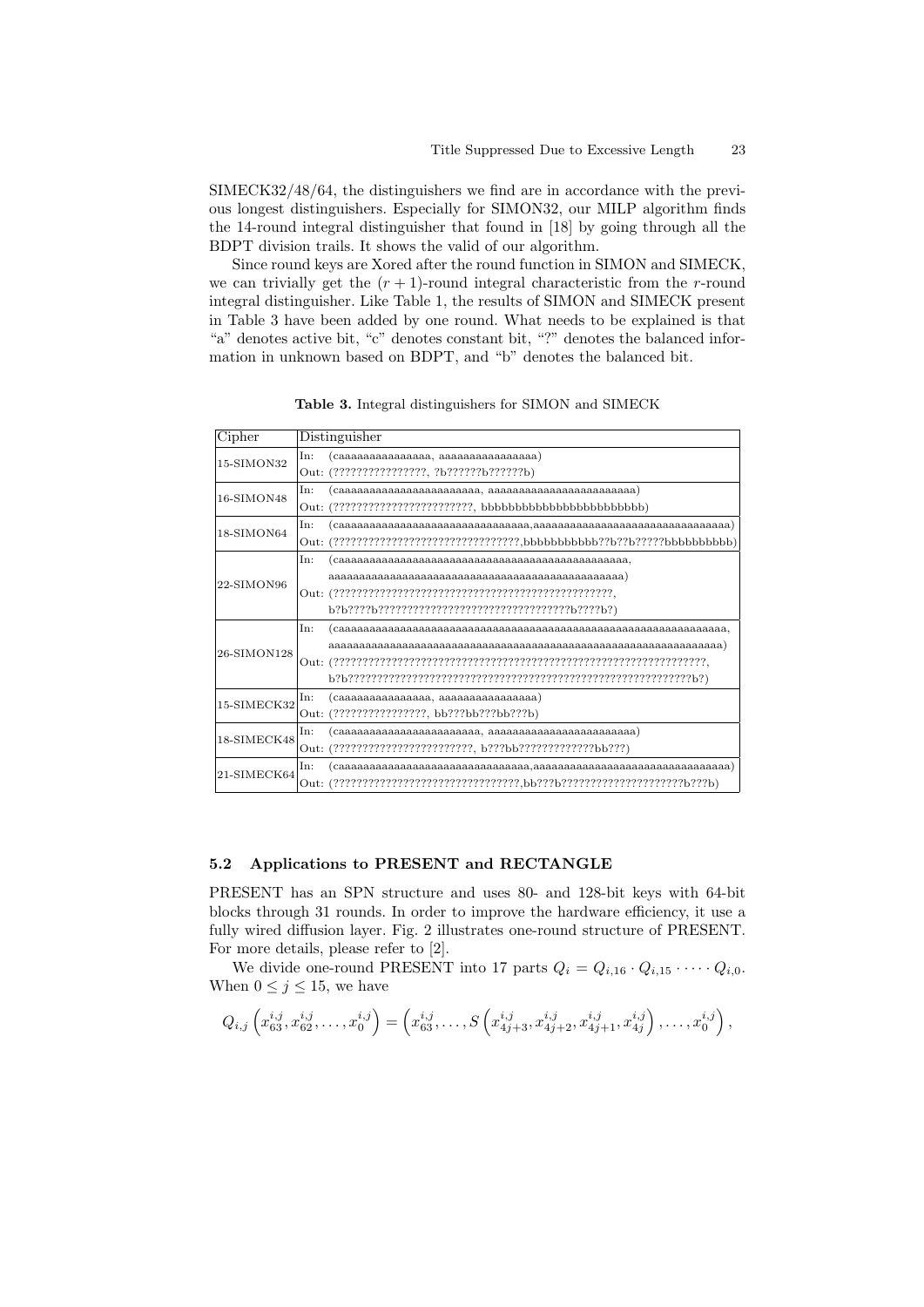

**Fig. 2.** One-round SP structure of PRESENT

where  $S\left(x_{4j+3}^{i,j}, x_{4j+2}^{i,j}, x_{4j+1}^{i,j}, x_{4j}^{i,j}\right)$  is the S-box of PRESENT. When  $j = 16$ , we have

$$
Q_{i,16}\left(x_{63}^{i,16},x_{62}^{i,16},\ldots,x_{63}^{i,16}\right)=P\left(x_{63}^{i,16},x_{62}^{i,16},\ldots,x_{0}^{i,16}\right)\oplus k_i,
$$

where  $P$  is the linear permutation function of PRESENT and  $k_i$  is the *i*-th round key.

The paper [22] has studied how to calculate the CBDP division trails of Sbox and model those trails by linear inequalities. In this part, we only list the L propagation property of PRESENT's S-box in Appendix Table 9 gotten by Algorithm 1. The linear layer of PRESENT is a bit permutation, thus the propagation of BDPT through linear layer is just a permutation of the vector. Finally, when round keys are Xored with the middle state, new vectors are generated from  $\mathbb{L}$ , and the new vectors are inserted into  $\mathbb{K}$ . If the partial round doesn't has  $Q_{i,j}$ , we only need to avoid the responding linear inequalities. So we can easily complete the algorithm  $SCBDP \left( \overline{E_{i,j}}, \mathbf{k}, m \right)$  and  $BDPTP \left( Q_{i,j}, \mathcal{D}_{\emptyset, \mathbb{L}'_{i,j}} \right)$ .

RECTANGLE is very like to PRESENT, for more detail information please refer to the paper [25]. We list the L propagation property of RECTANGLE's S-box in Appendix Table 10. We apply Algorithm 3 to PRESENT and RECT-ANGLE, and the results are listed in Table 4. For 9-round PRESENT, when the input plaintexts is  $2^{60}$  we find a better integral distinguisher which has 3 more balanced bits than before. When 2<sup>63</sup> plaintexts are used, the paper [23] gave a 9-round integral distinguisher with 22 balanced bits, while our algorithm can obtain 28 balanced bits. For RECTANGLE, when the input plaintexts is  $2^{60}$ , the best integral distinguisher is 9 rounds with 16 balanced bits. In this paper we find a better 9-round distinguisher which has 27 balanced bits.

**Table 4.** Integral distinguishers for PRESENTand RECTANGLE

| Cipher         | Distinguisher |
|----------------|---------------|
| 9-PRESENT      | In:           |
|                |               |
| 9-PRESENT      | In:           |
|                |               |
| $9$ -RECTANGLE | IIn:          |
|                |               |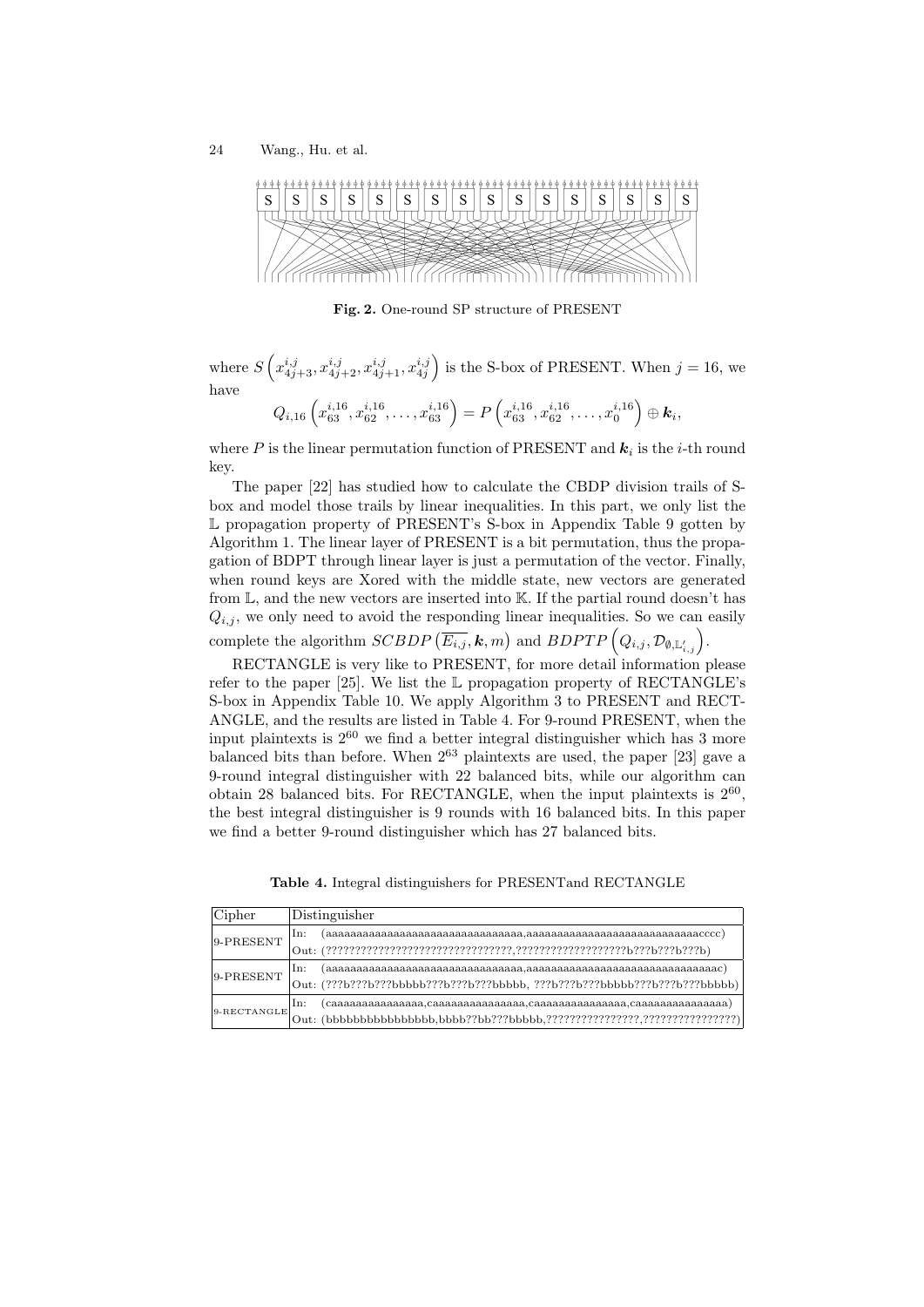#### **5.3 Applications to LBlock and TWINE**

LBlock is a lightweitht block cipher proposed by Wu and Zhang [20]. The block size is 64 bits and the key size is 80 bits. It employs a variant Feistel structure and consists of 32 rounds. The output nibble of every S-box in Xored with some another nibble of the right branch. The non-linear layer uses eight 4-bit S-boxes and we do not list these S-boxes due to the space limitation. One-round structure of LBlock is given in Fig. 3. For a more detailed description, please refer to [20].



**Fig. 3.** Round structure of LBlock

**Table 5.** The diffusion function *P*

|  |  |  | - |  |
|--|--|--|---|--|
|  |  |  |   |  |

We divide one-round LBlock into 9 parts  $Q_i = Q_{i,8} \cdot Q_{i,7} \cdot \cdots \cdot Q_{i,0}$ . When  $0 \leq j \leq 7$ , we have

$$
Q_{i,j}\left(x_7^{i,j},\ldots,x_0^{i,j},y_7^{i,j},\ldots,y_0^{i,j}\right) = \left(x_7^{i,j},\ldots,x_0^{i,j},y_7^{i,j},\ldots,y_{P(j)+1}^{i,j},Y_{P(j)}^{i,j},y_{P(j)-1}^{i,j},\ldots,y_0^{i,j}\right),
$$

where  $Y_{P(j)}^{i,j} = S_j \left( x_j^{i,j} \bigoplus k_{i,j} \right) \bigoplus y_{(P(j)-2) \text{mod} 8}^{i,j}, S_j$  is the j-th S-box of LBlock, and  $P(x)$  is the nibble diffusion function as shown in Table 5. For  $Q_{i,8}$ , we have

$$
Q_{i,8}\left(x_7^{i,8},\ldots,x_0^{i,8},y_7^{i,8},\ldots,y_0^{i,8}\right)=\left(y_7^{i,8},\ldots,y_0^{i,8},x_7^{i,8},\ldots,x_0^{i,8}\right).
$$

For  $Q_{i,j}$ ,  $0 \leq j \leq 7$ , when we consider the BDPT propagation rules of the  $\text{function } BDPTP\left(Q_{i,j}, \mathcal{D}_{\emptyset, \mathbb{L}_{i,j}^{'}}\right) \text{ in Algorithm 3, the 56 bits remain unchanged,}$ and there will be 8 bits  $\left(x_j^{i,j}, y_{P(}^{i,j})\right)$  $P(j)$ ) of the BDPT vectors will be changed. We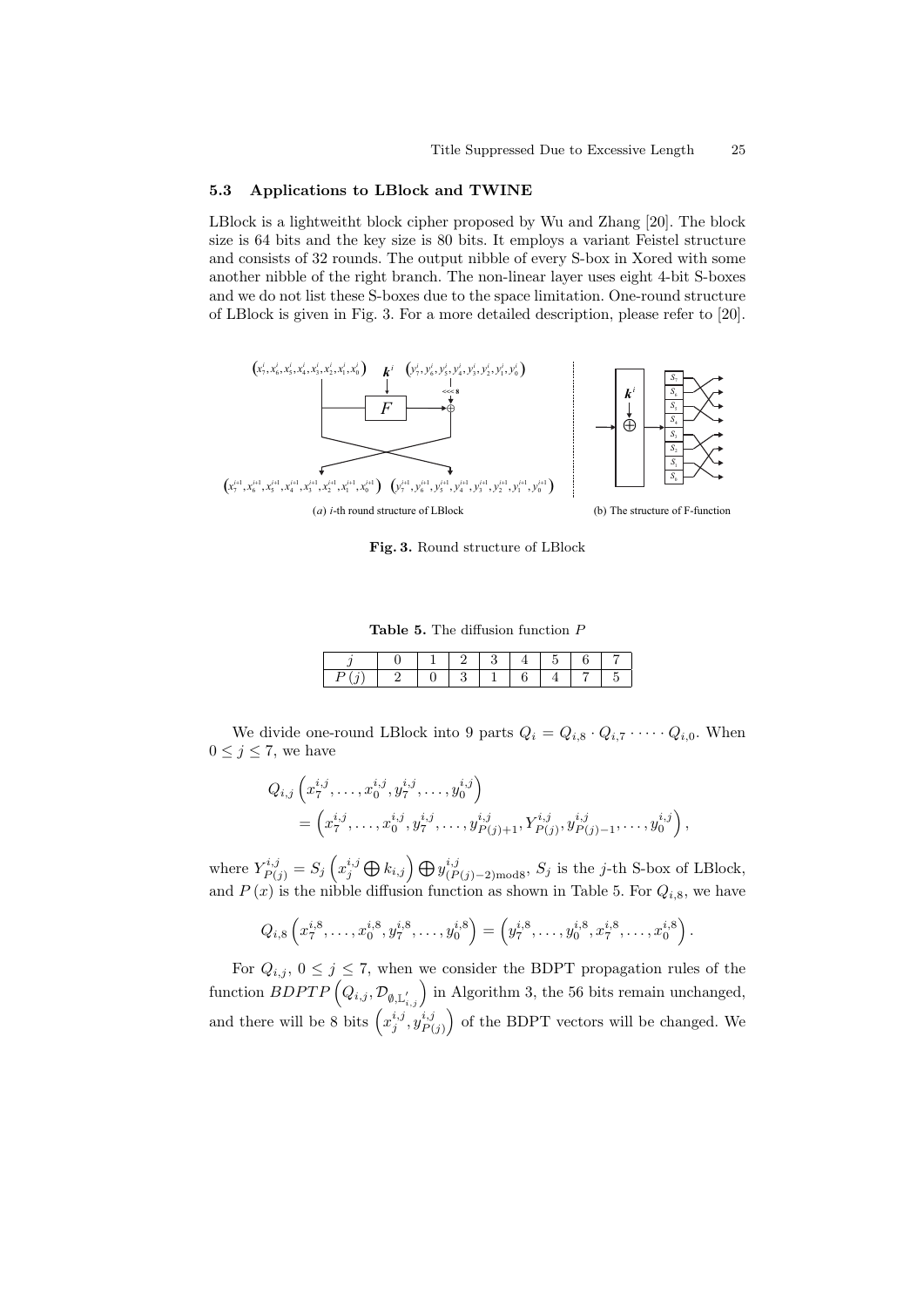can view it as 8-bit S-box to get its output BDPT. It should be valued that the round key Xor operation is in the front of S-box, we have to build a table to describe the impact of L to K.

After generating the propagation table for every enlarged S-box, we can use Algorithm 3 to find integral distinguishers for LBlock. We find a new 17-round integral distinguisher of LBlock which is one more round than the previous longest integral distinguisher, and a better 16-round integral distinguisher with less active bits can be obtain. The detail forms of the integral distinguishers are shown in Table 6.

**Table 6.** Integral distinguishers for LBlock and TWINE

| Cipher          | Distinguisher                                                                     |
|-----------------|-----------------------------------------------------------------------------------|
| $17-LBlock$     | In:                                                                               |
|                 | Out:                                                                              |
| $16$ -L $Block$ | In:                                                                               |
|                 | $(?????????????????????????????????????Bbbbbbbbbbb?b?b!b!b!b!??????????)$<br>Out: |
| $16$ -TWINE     | In:                                                                               |
|                 | $(????bbbb????bbbb????bbbb????bbbb.???cbbb????bbbb????bbbb???bbbb.$<br>Out:       |

TWINE is a 64-bit lightweight block cipher supporting 80- and 128-bit keys and has the alike structure as LBlock. We get a 16-round integral distinguisher on TWINE which is the same with the previous best results [27]. We omit the details for TWINE due to the limit of space.

# **6 Conclusions**

In this paper, we solve the complexity problem of searching integral distinguishers based on BDPT. We research the BDPT of S-box for the first time and propose an algorithm which can get the BDPT division trails from the ANF of S-box directly. Using the pruning techniques, we can removing redundant vectors which has no impact on the *m*-th bit's balance based on BDPT. It makes the propagation of BDPT efficient. Inspired by the "lazy propagation" which can use CBDP method to show some bits are unknown based on BDPT, we propose the notion of "fast propagation" which show some bits are balanced. Finally we propose an algorithm to estimate whether the *m*-th output bit is balanced or not based on BDPT.

We apply our searching algorithm to SIMON, SIMECK, PRESENT, RECT-ANGLE, LBlock, and TWINE. For SIMON64, PRESENT, and RECTANGLE, we find more balanced bits than the previous longest distinguishers. For LBlock, we find a 17-round integral distinguisher which is one more round than the previous longest integral distinguisher, and a better 16-round integral distinguisher with less active bits can be obtain. For other ciphers, all the integral distinguishers we get are in accordance with the existing best integral distinguishers.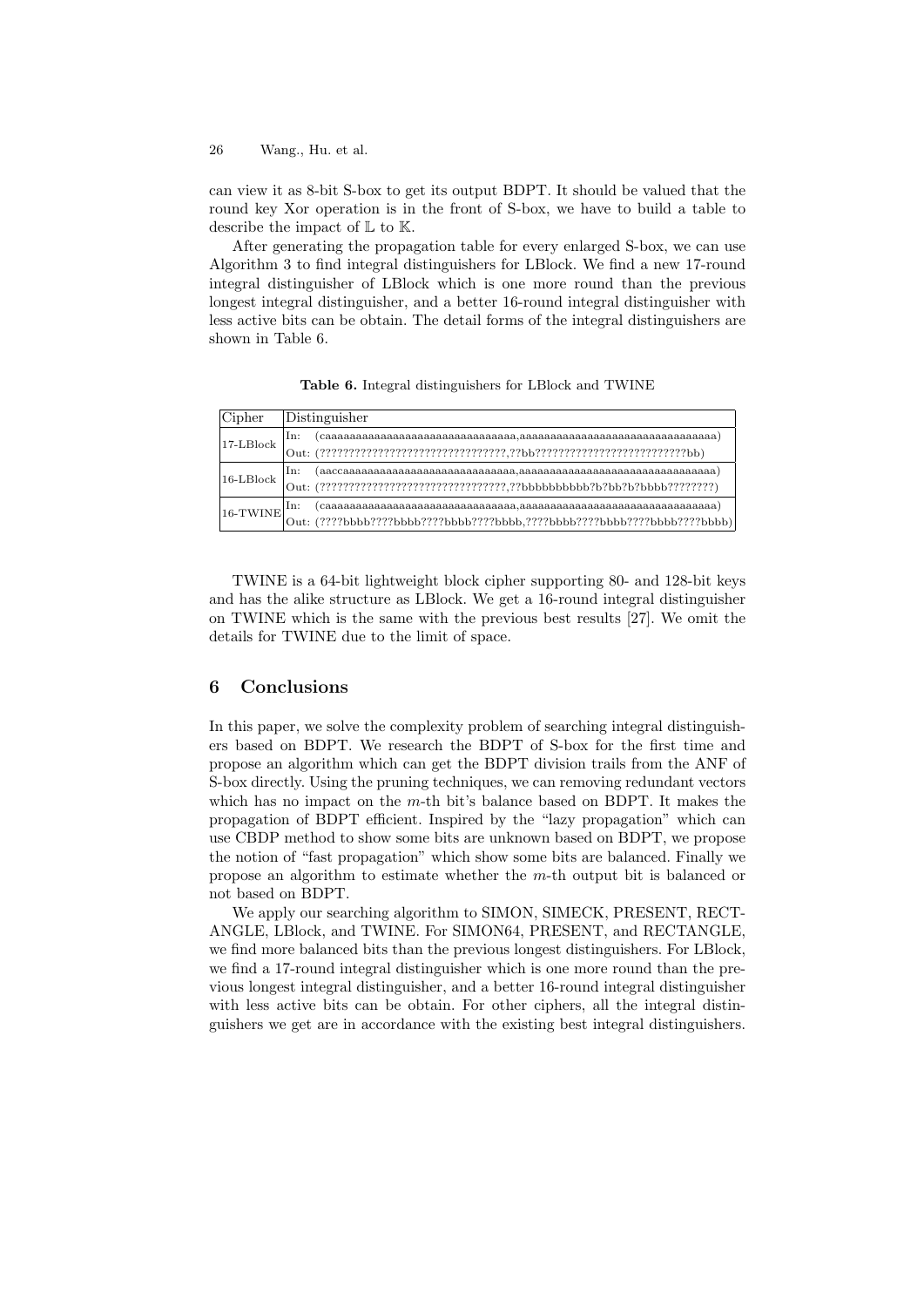It shows that BDPT is powerful in finding integral distinguishers for block ciphers, and our algorithm can search integral distinguishers based on BDPT in practical time for block ciphers with block size larger than 32, which is impractical under the traditional framework.

The absence of integral characteristic based on BDPT doesn't imply the absence of integral characteristic. The precondition for the propagation rules of BDPT regards  $\bigoplus_{x \in \mathbb{X}} (\pi_{u_1}(x) \oplus \pi_{u_2}(x))$  as unknown if either  $\bigoplus_{x \in \mathbb{X}} \pi_{u_1}(x)$  or  $\theta$  *π*<sub>*u*2</sub></sub> (*x*) is unknown. Any improvement on the accuracy of BDPT propagation may also obtain better integral distinguishers. Moreover, our searching algorithm supposes that all round keys are randomly and secretly chosen. If consider the key scheduling algorithm, we may obtain better integral distinguishers.

### **References**

- 1. Beaulieu, R., Shors, D., Smith, J., Treatman–Clark, S., Weeks, B., Wingers, L.: The SIMON and SPECK families of lightweight block ciphers. IACR Cryptology ePrint Archive 2013, 404 (2013). http://eprint.iacr.org/2013/404.
- 2. Bogdanov, A., Knudsen, L.R., Leander, G., Paar, C., Poschmann, A., Robshaw, M.J., Seurin, Y., Vikkelsoe, C.: PRESENT: An ultra-lightweight block cipher. In: Paillier, P., Verbauwhede, I. (eds.) CHES 2007. LNCS, vol. 4727, pp. 450–466. Springer, Heidelberg (2007). doi: 10.1007/978-3-540-74735-2 31
- 3. Boura, C., Canteaut, A.: Another view of the division property. In: Robshaw M., Katz, J. (eds.) CRYPTO 2016. LNCS, vol. 9814, pp. 654–682. Springer, Heidelberg (2016). doi: 10.1007/978-3-662-53018-4 24
- 4. Daemen, J., Knudsen, L., Rijmen, V.: The Block Cipher Square. In: Biham, E. (eds.) FSE 1997. LNCS, vol. 1267, pp. 149–165. Springer, Heidelberg (1997). doi: 10.1007/BFb0052343
- 5. Funabiki, Y., Todo, Y., Isobe, T., Morii, M.: Improved Integral Attack on HIGHT. In: Pieprzyk, J., Suriadi, S. (eds.) ACISP 2017. LNCS, vol. 10342, pp. 363-383. Springer, Cham (2017). doi: 10.1007/978-3-319-60055-0 19
- 6. Gurobi: http://www.gurobi.com/
- 7. Knudsen, L., Wagner, D.: Integral Cryptanalysis. In: Daemen, J., Rijmen, V. (eds.) FSE 2002. LNCS, vol. 2365, pp. 112–127. Springer, Heidelberg (2002). doi: 10.1007/3-540-45661-9 9
- 8. Li, P., Sun, B., Li, C.: Integral Cryptanalysis of ARIA. In: Bao, F., Yung, M., Lin, D.D., Jing, J.W. (eds.) INSCRYPT 2009. LNCS, vol 6151, pp. 1–14. Springer, Heidelberg (2009). doi: 10.1109/TDC.2010.5484388
- 9. Li, Y.J., Wu, W.L.: Improved Integral Attacks on Rijndael. Journal of Information Science and Engineering. 27, 2031–2045 (2011).
- 10. Matsui, M.: New block encryption algorithm MISTY. In: Biham, E. (eds.) FSE 1997. LNCS, vol. 1267, pp. 54–68. Springer, Heidelberg (1997). doi: 10.1007/BFb0052334
- 11. Sage: http://www.sagemath.org/
- 12. Suzaki, T., Minematsu, K., Morioka, S., Kobayashi, E.: TWINE : A lightweight block cipher for multiple platforms. In: Knudsen L.R., Wu H. (eds.) SAC 2012. LNCS, vol. 7707, pp. 339–354. Springer, Heidelberg (2012). doi: 10.1007/978-3- 642-35999-6 22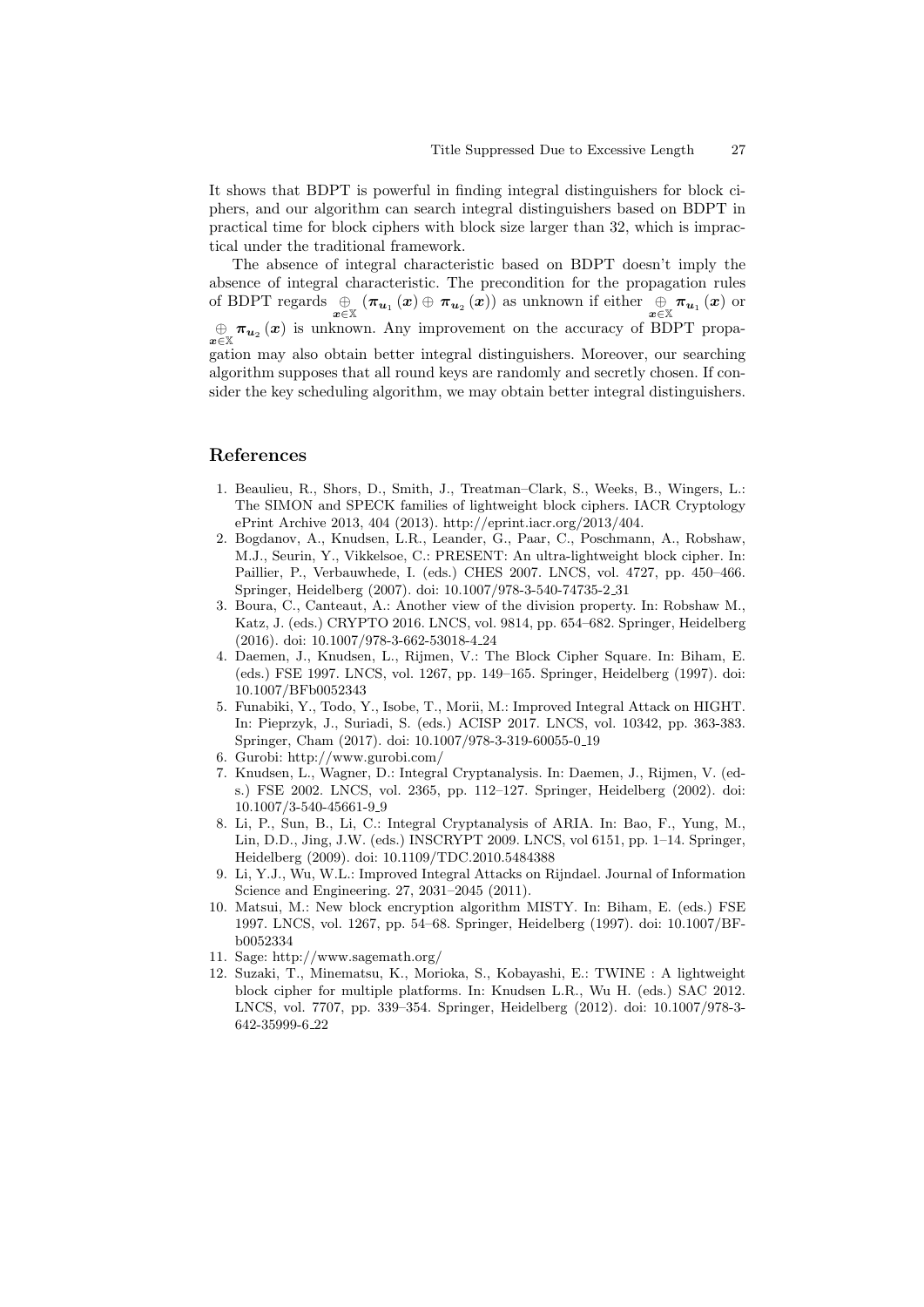- 28 Wang., Hu. et al.
- 13. Sun, L., Wang, W., Wang, M.: Milp-aided bit-based division property for primitives with non-bit-permutation linear layers. IACR Cryptology ePrint Archive, 2016: 811. https://eprint.iacr.org/2016/811.pdf
- 14. Sun, L., Wang, W., Wang, M.: Automatic Search of Bit-Based Division Property for ARX Ciphers and Word-Based Division Property. In: Takagi, T., Peyrin, T. (eds.) ASIACRYPT 2017. LNCS, vol 10624, pp. 128–157. Springer, Cham (2017). doi: 10.1007/978-3-319-70694-8 5 Automatic Search of Bit-Based Division Property for ARX Ciphers and Word-Based Division Property
- 15. Sun L., Wang M.: Towards a further understanding of bit-based division property. Science China Information Sciences. **60**(12), 128101 (2017)
- 16. Sun, S., Hu, L., Wang, P., Qiao, K., Ma, X., Song, L.: Automatic security evaluation and (Related-key) differential characteristic search: application to SIMON, PRESENT, LBlock, DES(L) and other bit-oriented block ciphers. In: Sarkar P., Iwata, T. (eds.) ASIACRYPT 2014. LNCS, vol. 8873, pp. 158–178. Springer, Heidelberg (2014). doi: 10.1007/978-3-662-45611-8 9
- 17. Todo, Y.: Integral cryptanalysis on full MISTY1. In: Gennaro, R., Robshaw, M. (eds.) CRYPTO 2015. LNCS, vol. 9215, pp. 413–432. Springer, Heidelberg (2015). doi: 10.1007/978-3-662-47989-6 20
- 18. Todo, Y., Morii, M.: Bit-based division property and application to Simon family. In: Peyrin, T. (eds.) FSE 2016. LNCS, vol. 9783, pp. 357–377. Springer, Heidelberg (2016). doi: 10.1007/978-3-662-52993-5 18
- 19. Todo, Y.: Structural evaluation by generalized integral property. In: Oswald, E., Fischlin, M. (eds.) EUROCRYPT 2015. LNCS, vol. 9056, pp. 287–314. Springer, Heidelberg (2015). doi: 10.1007/978-3-662-46800-5 12
- 20. Wu, W., Zhang, L.: LBlock: A lightweight block cipher. In: Lopez, J., Tsudik, G. (eds.) ACNS 2011. LNCS, vol. 6715, pp. 327–344. Springer, Heidelberg (2011). doi: 10.1007/978-3-642-21554-4 19
- 21. Wang, Q., Liu, Z., Varici, K., Sasaki, Y., Rijmen, V., Todo, Y.: Cryptanalysis of reduced-round SIMON32 and SIMON48. In: Meier, W., Mukhopadhyay, D. (eds.) INDOCRYPT 2014. LNCS, vol. 8885, pp. 143–160. Springer, Cham (2014). doi: 10.1007/978-3-319-13039-2 9
- 22. Xiang, Z., Zhang, W., Bao, Z., Lin, D.: Applying MILP method to searching integral distinguishers based on division property for 6 lightweight block ciphers. In: Cheon, J., Takagi, T. (eds.) ASIACRYPT 2016. LNCS, vol. 10031, pp. 648–678. Springer, Heidelberg (2016). doi: 10.1007/978-3-662-53887-6 24
- 23. Xie X.F., Tian T.: Improved Distinguisher Search Techniques Based on Parity Sets. Sci China Inf Sci (2018). doi: 10.1007/s11432-018-9495-x
- 24. Yang, G., Zhu, B., Suder, V., Aagaard, M.D., Gong, G.: The simeck family of lightweight block ciphers. In: Gneysu, T., Handschuh, H. (eds.) CHES 2015. LNCS, vol. 9293, pp. 307–329. Springer, Heidelberg (2015)
- 25. Zhang W., Bao Z., Lin D., Rijmen V., Yang B., Verbauwhede I.: Rectangle: a bit-slice lightweight block cipher suitable for multiple platforms, Science China Information Sciences. **58**(12), 1–15 (2015). doi: 10.1007/s11432-015-5459-7
- 26. Zhang, W., Rijmen V.: Division Cryptanalysis of Block Ciphers with a Binary Diffusion Layer. IACR Cryptology ePrint Archive 2017, 188 (2017). https://eprint.iacr.org/2017/188.pdf
- 27. Zhang, H., Wu, W.: Structural evaluation for generalized feistel structures and applications to LBlock and TWINE. In: Biryukov, A., Goyal, V. (eds.) INDOCRYPT 2015. LNCS, vol. 9462, pp. 218–237. Springer, Cham (2015). doi: 10.1007/978-3- 319-26617-6 12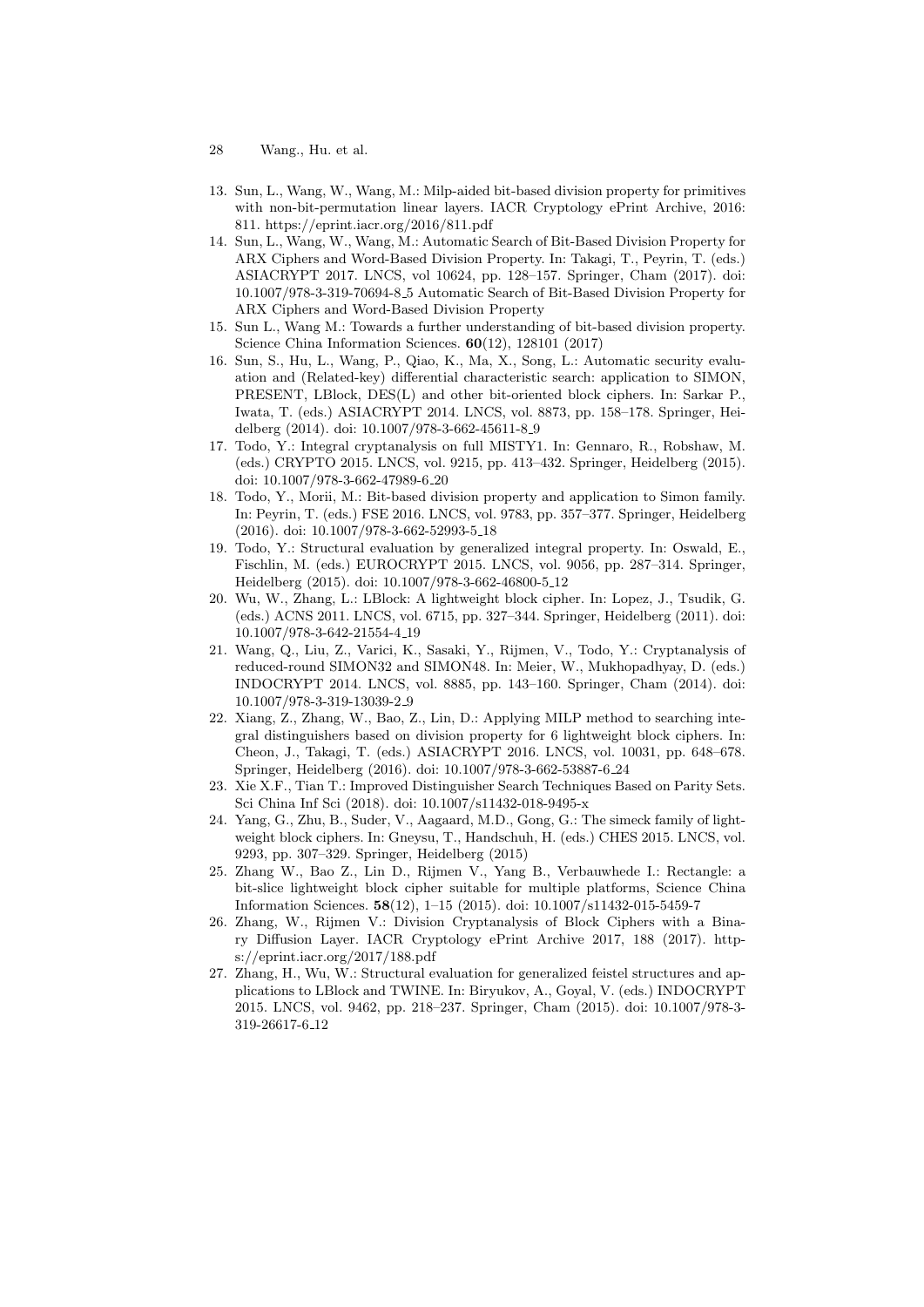28. Z'aba, M.R., Raddum, H., Henricksen, M., Dawson, E.: Bit-Pattern Based Integral Attack. In: Nyberg, K. (eds.) FSE 2008. LNCS, vol. 2086, pp. 363–381. Springer, Heidelberg (2008). doi: 10.1007/978-3-540-71039-4 23

# **A The Propagation of Division Property**

**Table 7.** The K propagation of CBDP for the core operation of SIMON

| Input $\mathcal{D}^{1^4}_{\mathbb{K}, {\{\ell\}}}$                                                                                                 | Output $\mathcal{D}_{\mathbb{K}',\mathbb{L}'}^{1^4}$                                                                                                                                                                                                                                                                 |
|----------------------------------------------------------------------------------------------------------------------------------------------------|----------------------------------------------------------------------------------------------------------------------------------------------------------------------------------------------------------------------------------------------------------------------------------------------------------------------|
| $\ell = [0, 0, 0, 0]$<br>$\ell = [1, 0, 0, 0]$<br>$\ell = [0, 1, 0, 0]$<br>$\ell = [1, 1, 0, 0]$<br>$\ell = [0, 0, 1, 0]$<br>$\ell = [1, 0, 1, 0]$ | $\mathbb{L}' = \{ [0, 0, 0, 0] \}$<br>$\mathbb{L}' = \{ [1, 0, 0, 0], [0, 0, 0, 1] \}$<br>$\mathbb{L}' = \{ [0, 1, 0, 0], [0, 0, 0, 1] \}$<br>$\mathbb{L}' = \{ [1, 1, 0, 0], [0, 0, 0, 1] \}$<br>$\mathbb{L}' = \{ [0, 0, 1, 0], [0, 0, 0, 1] \}$<br>$\mathbb{L}' = \{ [1, 0, 1, 0], [1, 0, 0, 1], [0, 0, 1, 1] \}$ |
| $\ell = [0, 1, 1, 0]$<br>$\ell = [1, 1, 1, 0]$                                                                                                     | $\mathbb{L}' = \{ [0, 1, 1, 0], [0, 0, 1, 1], [0, 1, 0, 1] \}$<br>$\mathbb{L}' = \{ [1, 1, 1, 0], [0, 0, 1, 1], [1, 1, 0, 1] \}$<br>$\ell = [k_3, k_2, k_1, k_0] \mathbb{L}' = \{ [k_3, k_2, k_1, k_0] \}$                                                                                                           |

**Table 8.** The L propagation of BDPT for the core operation of SIMON

| Input $\mathcal{D}^{1^4}_{\mathbb{K}, {\{\ell\}}}$ | Output $\mathcal{D}_{\mathbb{K}',\mathbb{L}'}^{1^4}$                                       |
|----------------------------------------------------|--------------------------------------------------------------------------------------------|
| $\ell = [0, 0, 0, 0]$                              | $\mathbb{L}' = \{ [0, 0, 0, 0] \}$                                                         |
| $\ell = [1, 0, 0, 0]$                              | $\mathbb{L}' = \{ [1, 0, 0, 0] \}$                                                         |
| $\ell = [0, 1, 0, 0]$                              | $\mathbb{L}' = \{ [0, 1, 0, 0] \}$                                                         |
| $\ell = [1, 1, 0, 0]$                              | $\mathbb{L}' = \{ [1, 1, 0, 0], [0, 0, 0, 1], [1, 0, 0, 1], [0, 1, 0, 1], [1, 1, 0, 1] \}$ |
| $\ell = [0, 0, 1, 0]$                              | $\mathbb{L}' = \{ [0, 0, 1, 0], [0, 0, 0, 1], [0, 0, 1, 1] \}$                             |
| $\ell = [1, 0, 1, 0]$                              | $\mathbb{L}' = \{ [1, 0, 1, 0], [1, 0, 0, 1], [1, 0, 1, 1] \}$                             |
| $\ell = [0, 1, 1, 0]$                              | $\mathbb{L}' = \{ [0, 1, 1, 0], [0, 1, 0, 1], [0, 1, 1, 1] \}$                             |
| $\ell = [1, 1, 1, 0]$                              | $\mathbb{L}' = \{ [1, 1, 1, 0], [0, 0, 1, 1], [1, 0, 1, 1], [0, 1, 1, 1], [1, 1, 0, 1] \}$ |
|                                                    | $\ell = [\ell_3, \ell_2, \ell_1, \ell_0] \mathbb{L}' = {\ell_3, \ell_2, \ell_1, \ell_0}$   |